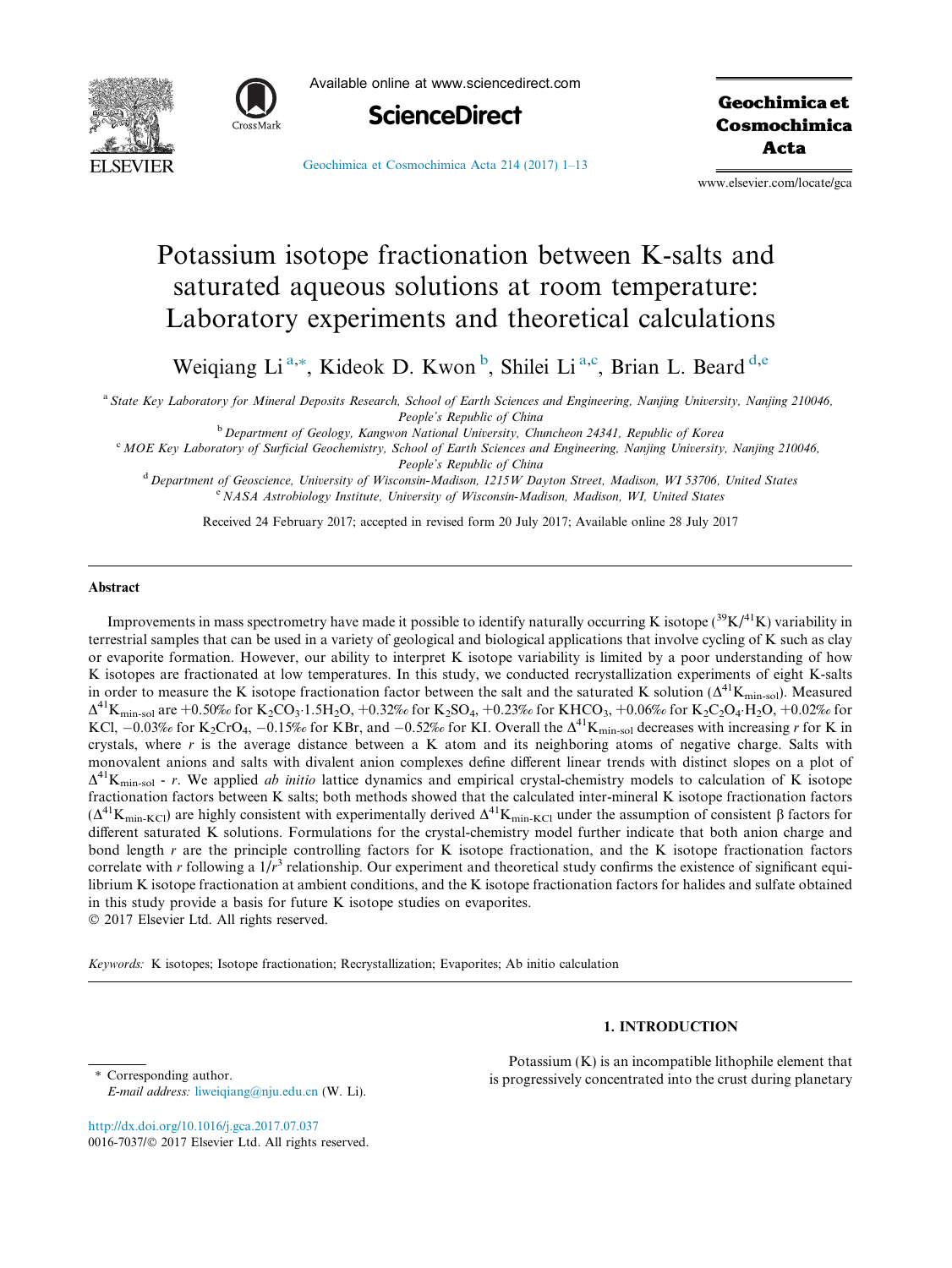differentiation. The K concentrations of the Earth's mantle and crust are estimated at 190–260 ppm and 2.3 wt.%, respectively, making K the fifteenth most abundant element in Earth's mantle and the eighth in the crust ([Rudnick and](#page-11-0) [Gao, 2003; Lyubetskaya and Korenaga, 2007; Palme and](#page-11-0) [O'Neill, 2014\)](#page-11-0). As a highly soluble alkaline element, potassium is dissolved into aqueous solutions during silicate weathering, forming a major constituent in river waters  $(0.2–20 \text{ ppm}; \text{Meybeck}, 2003)$  and seawater (ca. 400 ppm; [Broecker and Peng, 1982](#page-10-0)). The continental input of K into seawater is balanced by uptake into clay minerals in marine sediments [\(Michalopoulos and Aller, 1995](#page-11-0)) and by hydrothermal alteration in mid ocean ridges [\(Spivack and](#page-11-0) [Staudigel, 1994\)](#page-11-0). The inputs and outputs into seawater result in a mean K residence time of 12 million years in oceans ([Broecker and Peng, 1982](#page-10-0)). In short, partitioning of K between different phases occurs in a variety of processes including hydrothermal alteration, igneous differentiation, and chemical weathering.

Potassium has three naturally occurring isotopes:  $\rm^{39}K$ (93.258%), 40K (0.012%, radioactive, half-life 1.248 billion years), and <sup>41</sup>K (6.730%). Variations in <sup>41</sup>K/<sup>39</sup>K may be used to track how K is partitioned into different reservoirs in a variety of processes [\(Teng et al., 2017\)](#page-12-0). The precision of  ${}^{41}K/{}^{39}K$  ratio measurements in early studies using thermal ionization mass spectrometry (TIMS) and secondary ionization mass spectrometry (SIMS) was at a level of  $\pm 1\%$ ([Barnes et al., 1973; Garner et al., 1975](#page-10-0)) and  $\pm 0.5$  % ([Humayun and Clayton, 1995a, 1995b; Humayun and](#page-11-0) [Koeberl, 2004\)](#page-11-0), respectively, and was not sufficient to resolve the K isotope variability in terrestrial rocks, which was estimated to be at the sub per mil level [\(Humayun](#page-11-0) [and Clayton, 1995b\)](#page-11-0). Recent studies, however, have used multi-collector inductively coupled plasma mass spectrometry (MC-ICP-MS) to improve the precision of K isotope measurements to a level of <0.1 % for  $^{41}K/^{39}K$  ratios ([Li](#page-11-0) [et al., 2016; Wang and Jacobsen, 2016a](#page-11-0)). With this improved precision, it has been possible to identify that seawater is isotopically heavier than igneous rocks by 0.6  $\%$  in  $\frac{41 \text{K}}{39 \text{K}}$  [\(Li et al., 2016; Wang and Jacobsen, 2016a\)](#page-11-0), and altered basalts at mid-ocean ridge were found to have higher  ${}^{41}K/{}^{39}K$  ratios that are more similar to seawater ([Parendo et al., 2017](#page-11-0)). Lunar rocks are also isotopically heavier than the bulk silicate earth by 0.4–0.6 ‰ in  $\frac{41 \text{K}}{39 \text{K}}$  ([Wang and Jacobsen, 2016b](#page-12-0)). In addition, analyses of biological samples have revealed a > 2.4‰ variation in  $\frac{41}{K}$  K/<sup>39</sup>K in organisms. For example, terrestrial higher plants tend to enrich light K isotopes whereas sea algaes tend to enrich heavy K isotopes [\(Li et al., 2016; Li, 2017\)](#page-11-0). Despite the relatively limited number of K isotope studies, K isotopes have demonstrated great potential as a novel geochemical tool for a wide range of research topics.

Interpretation of the natural variations of K isotope compositions requires an understanding of the controlling factors of K isotope fractionation between different K phases (i.e., minerals, aqueous solutions, and vapor). For example, the recent discovery of heavier K isotope compositions of lunar rocks places important constraints on the giant-impact origin for the Moon ([Wang and Jacobsen,](#page-12-0) [2016b\)](#page-12-0), and much of the interpretation of heavy K isotope

signature in lunar rocks was based on existing experimental results of vaporization of K at different vapor pressures ([Richter et al., 2011\)](#page-11-0). On the other hand, the 0.6‰ difference in  ${}^{41}K/{}^{39}K$  between seawater and igneous rocks implies that global cycling of K is associated with K isotope fractionation. However, the cause of enrichment of heavy K isotopes in seawater is poorly understood, and currently the interpretation of K isotope variability in terrestrial samples is challenging because there is limited information regarding the partitioning behavior of K isotopes between minerals and aqueous solutions.

In this study, we aimed to understand the controlling factors of K isotope fractionation between aqueous solutions and minerals at ambient conditions, and measured K isotope fractionation factors between eight K-bearing salts and the respective salt-saturated aqueous solutions at room temperature. Three of the studied salts are K halides (KCl, KBr, and KI), which are isostructural in crystal lattice, but have progressively longer K-halogen bonds. Other salts include dipotassium carbonate sesquihydrate  $(K_2CO_3 1.5H<sub>2</sub>O$ ) and potassium bicarbonate (KHCO<sub>3</sub>), K sulfate  $(K_2SO_4)$ , K chromate  $(K_2CrO_4)$ , and a K salt of organic acid ( $K_2C_2O_4$ -H<sub>2</sub>O). These minerals have a variety of lattice structures, K bonds, and include both divalent and monovalent anion complexes and therefore provide a test of the effects of ion bonding on isotopic fractionation in ionic crystals. The inter-mineral K isotope fractionation factors were further investigated by theoretical calculations using two different methods to compare with the experimental results. Notably, because KCl and  $K_2SO_4$  are important constituents in evaporites, the K isotope fractionation factors for the two minerals provide important constraints for interpretation of K isotope data from natural evaporites.

#### 2. METHODS

#### 2.1. Recrystallization experiments

Fine crystals of reagent grade KCl, KBr, KI,  $K_2CrO_4$ ,  $K_2C_2O_4$  H<sub>2</sub>O,  $K_2CO_3$ , KHCO<sub>3</sub>, and  $K_2SO_4$  (purchased from Shanghai Lingfeng Chemical Reagent Co. Ltd.) were used for recrystallization experiments. For each experiment, a saturated salt solution was firstly prepared by dissolving 5–10 g of the salt in approximately 7 mL deionized water ( $>18.2 \Omega$ ) in a 15 mL plastic centrifuge tube, when saturation was reached, additional 1–2 g of salt was added into the centrifuge tube to produce an apparent volume ratio of 4:1 to 5:1 (estimated based on the gradations on the centrifuge tube) between the saturated fluid and crystals. Centrifuge tubes were tightly capped and the contents were well mixed using a roller to rotate the tube at 10 rotations per minute. To prevent decomposition of KI by light, the centrifuge tube containing KI was thoroughly wrapped with two layers of Aluminum foil. The experiments were done at room temperature (air-conditioned to  $25 \pm 2$  °C) and after aging for 3 months at State Key Laboratory for Mineral Deposit Research, Nanjing University, the tubes were harvested for an aliquot of the saturated K solution and recrystallized salt. These samples were collected by allowing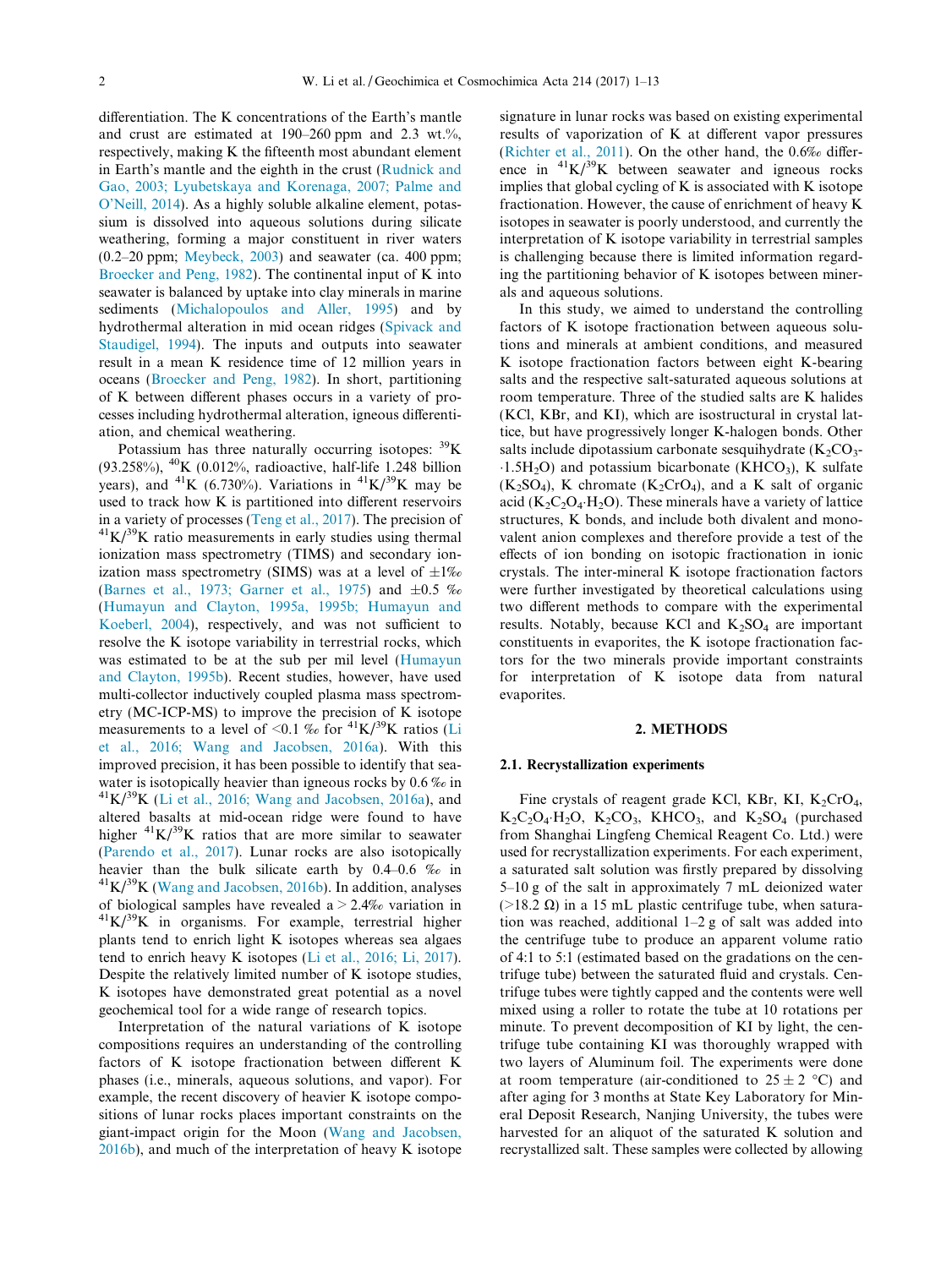the contents of the tube to settle for over 5 min and an aliquot of clear aqueous solution was collected using a pipettor for K isotope analysis. The remaining solution was removed using a pipettor, leaving crystals and interstitial fluid in the centrifuge tube. The crystals with interstitial fluid were quickly dumped onto a thick pile (>10 layers) of Kimwipes<sup>®</sup> paper wipers and the pile was gently pressed with the wipers so that the interstitial fluid was absorbed by the wipers, leaving dry clean crystals. Crystals were then handpicked for XRD analysis and K isotope analysis.

# 2.2. XRD analysis

Powder X-ray diffraction analysis of recrystallized minerals was performed on a Rigaku Rapid II dual-source Xray Diffractometer at State Key Laboratory for Mineral Deposit Research, Nanjing University. The instrument was operating with a rotating anode Mo target X-ray source (Mo  $K_{\alpha} = 0.71073$  Å) running at 40 kV and 90mA, and 5 min exposure was used for each sample. Diffraction data were collected on a 2-D image plate detector, and were converted to produce conventional  $2\theta$  vs. intensity patterns using Rigaku 2DP software. Data processing and mineral identification were made using Jade 6.5 and a PDXL software.

### 2.3. K isotope analysis

#### 2.3.1. Sample preparation and purification

Sample preparation was undertaken at Nanjing University, where all chemical procedures were performed in a clean room with laminar flow hoods and HEPA filtered air. Deionized (18.2 M $\Omega$ ) water, Teflon-coated hot plates, Teflon beakers, double distilled reagents were used throughout the experiments; other labware, such as centrifuge tubes and pipette tips, were soaked in 6 M HCl overnight and rinsed using deionized water before usage. An aliquot of the dissolved sample that typically contained  $50-200 \mu g$  of K was treated by repeatedly drying and redissolution in 50–100  $\mu$ L concentrated HNO<sub>3</sub>. The sample was subsequently dried and dissolved in 0.5 mL 1.5 M HNO3, and ready for chemical purification using ion exchange chromatography.

Separation of K from matrix elements followed a twostage ion exchange protocol that has been described in [Li](#page-11-0) [et al. \(2016\).](#page-11-0) A dissolved sample was loaded on to a firststage column that contained 1 mL wet volume (in deionized water, gravity packing) of  $100-200$  mesh BioRad<sup>®</sup> AG50 W-X12 resin and eluted using  $1.5 M$  HNO<sub>3</sub>. Unwanted anions such as  $SO_4^{2-}$  and  $CrO_4^{2-}$  were eluted off the column in the first  $1-2$  mL of  $1.5$  M HNO<sub>3</sub>. Effective separation of K from other trace matrix elements was achieved using the first stage column. The K-bearing solution collected from first stage column was further purified through a second stage column that contained 0.4 mL wet volume of 100-200 mesh BioRad® AG50W-X8 resin, using a series of weak acids [\(Li et al., 2016](#page-11-0)). This twostage column results in K recovery of  $99.4 \pm 2.1\%$  (2SD,  $n = 54$ ), and a total procedural K blank of 3–8 ng  $(n = 5)$ , which is negligible compared with the  $>50 \mu g$  of K in each sample.

2.3.2. Mass spectrometry<br> $^{41}K/^{39}K$  isotope ratio measurements were performed on a Micromass IsoProbe MC-ICP-MS at the University of Wisconsin – Madison, using instrument settings that have been detailed in [Li et al. \(2016\)](#page-11-0). The IsoProbe MC-ICP-MS was run with a standard 1350 W forward RF power, using high purity He (flow rate: 10 mL/min) as the collision gas and high purity  $D_2$  (flow rate: 6 mL/min) as the reaction gas. Argon hydride  $(^{40}ArH^{+})$ , which is the most difficult isobar to remove from the K mass spectrum is nearly quantitatively suppressed via proton transfer and atom transfer reactions with  $D_2$  in the collision cell [\(Li et al., 2016\)](#page-11-0). Potassium solutions were introduced into the plasma using a selfaspirating Glass Expansion Micromist nebulizer with an uptake rate of  $\sim 0.1$  mL/min and a Glass Expansion Cyclonic spray chamber cooled to 5 °C using a water jacket. Typical sensitivity for 1 ppm K solution under standard mass resolution ( $\sim$ 400 resolving power) was 7–11 V on <sup>39</sup>K and  $0.6-1$  V on  $^{41}$ K.

A standard-sample-standard bracketing routine was applied for K isotope ratio measurement, against a 1 ppm in-house K stock solution (UW-K). Sample solutions were diluted to match the concentration of standard solution to better than  $\pm 10\%$ . A 60 s on-peak acid blank was measured prior to each isotopic analysis of K solution, and was subtracted from the analyte signal. Each K isotopic analysis consisted of forty 5 s integrations.

#### 2.3.3. Data reporting, precision, and accuracy

Potassium isotope compositions are reported using the standard per mil (‰) notation of  $\delta^{41}$ K for a  $^{41}$ K/<sup>39</sup>K ratio, where

$$
\delta^{41} \mathbf{K} = [({}^{41} \mathbf{K} / {}^{39} K)_{\text{sample}} / ({}^{41} \mathbf{K} / {}^{39} K)_{\text{standard}} - 1] \times 1000 \tag{1}
$$

Fractionation in K isotopes between two phases A and B is expressed as:

$$
\Delta^{41}K_{A-B} = \delta^{41}K_A - \delta^{41}K_B \approx 10^3 \ln \alpha_{A-B}^{41/39}
$$
 (2)

The error in K isotope fractionation factors is calculated by the error propagation function:

$$
Err\Delta K_{A-B} = \left[ \left( Err\delta K_A\right)^2 + \left( Err\delta K_B\right)^2 \right]^{1/2} \tag{3}
$$

where  $Err\Delta K_{A-B}$  is the error of K isotope fractionation factor, and  $Err\delta K_A$  and  $Err\delta K_B$  are the analytical errors for phase A and B, respectively.All K isotope data are reported relative to NIST SRM 3141a which is a K solution with a certified 10,000 ppm K concentration. The in-house K stock solution (UW-K) has a  $\delta^{41}$ K value of -0.11  $\pm 0.02\%$  (2 standard error, or 2SE,  $n = 100$ ) relative to NIST SRM 3141a; seawater has a  $\delta^{41}$ K value of 0.06  $\pm$  0.10‰ (2 standard deviation, or 2SD,  $n = 3$ ) [\(Li et al.,](#page-11-0) [2016](#page-11-0)). In a recent study by [Wang and Jacobsen \(2016a\)](#page-12-0), K isotopic data were reported against a Bulk Silicate Earth (BSE) value that was defined by the average K isotopic composition of three basalt samples. On the Bulk Silicate Earth scale, seawater has  $\delta^{41}$ K value of  $0.58 \pm 0.07\%$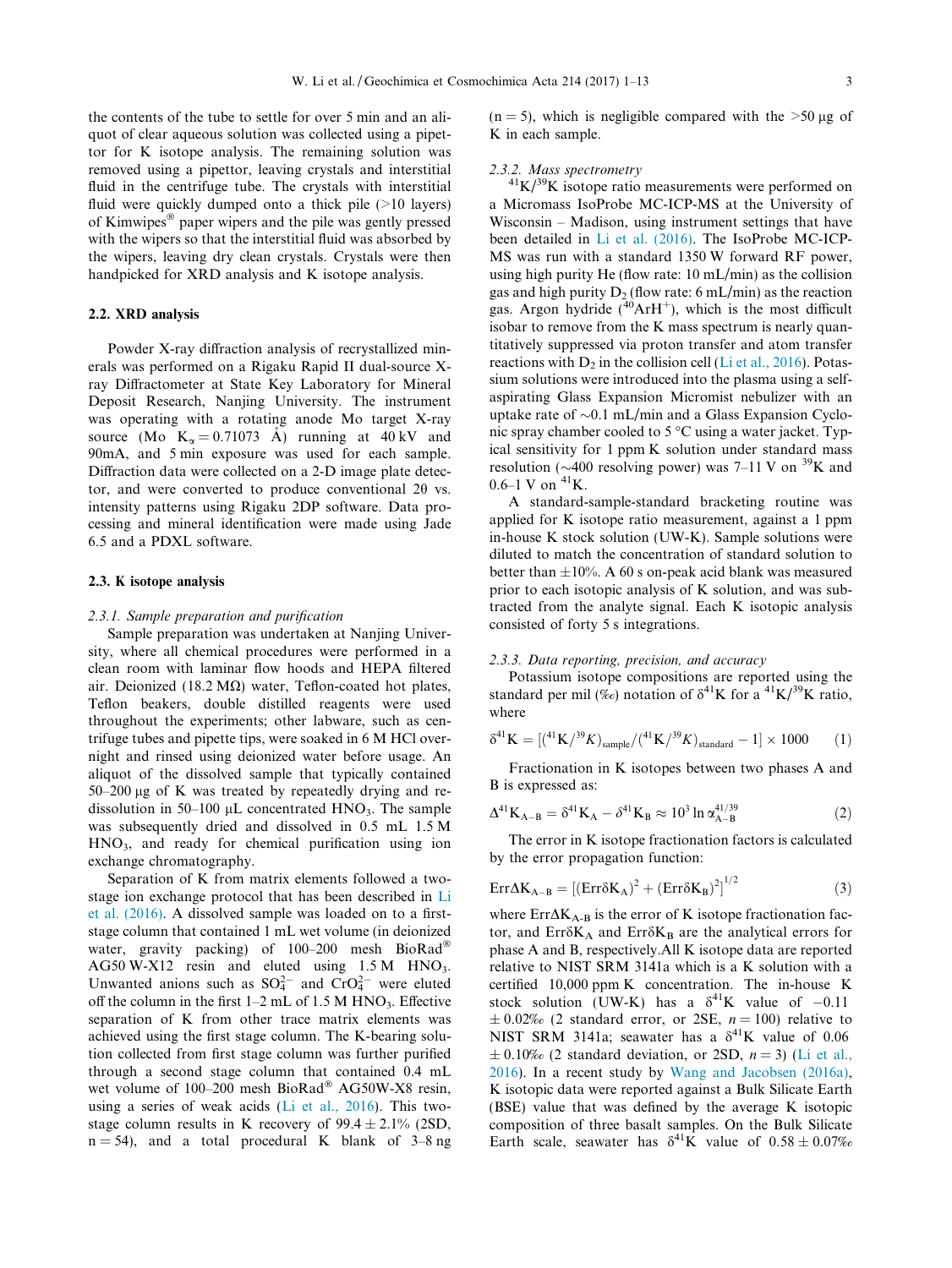<span id="page-3-0"></span>([Wang and Jacobsen, 2016a](#page-12-0)), therefore there is a 0.52‰ offset in  $\delta^{41}$ K between the proposed BSE value and NIST SRM3141a. Correction of such offset is applied in subsequent discussions where K isotopic data reported by [Wang and Jacobsen \(2016a\)](#page-12-0) is included.

Internal precision for  ${}^{41}K/{}^{39}K$  ratio measurement of the method was better than  $\pm 0.07\%$  (2SE), mostly better than  $\pm 0.04\%$  (2SE). Long-term external reproducibility of  ${}^{41}$ K/<sup>39</sup>K ratio measurement was monitored by repeat analysis of NIST SRM 3141a against in-house K stock solution (UW-K), and was  $\pm 0.19\%$  (2SD,  $n = 100$ ) over two years. Accuracy of the method was checked by analyzing pure NIST 3141a K and synthetic samples that were treated as samples using the two-stage ion exchange columns. The synthetic samples were made by mixing UW-K solution with matrix elements separated from different natural samples during ion exchange column chemistry. The measured  $\delta^{41}$ K values for five processed NIST 3141a K cluster around  $0\%$  (-0.03  $\pm$  0.13‰, 2SD, n = 5), and the measured  $\delta^{41}$ K values for seven synthetic samples that were doped with UW-K cluster around  $-0.12\%$  ( $-0.10$ )  $\pm$  0.08‰, 2SD,  $n = 7$ ) ([Li et al., 2016](#page-11-0)). An additional accuracy check is the consistency of  $\delta^{41}$ K value difference between seawater and igneous rocks (e.g., BHVO-1 and BHVO-2), which is reported to be 0.58‰ in [Wang and](#page-12-0) [Jacobsen \(2016a\)](#page-12-0) and 0.56‰ in [Li et al. \(2016\).](#page-11-0)

### 2.4. Theoretical calculations

Equilibrium isotope fractionation arises from differences in vibrational frequencies by isotopic substitution ([Bigeleisen and Mayer, 1947; Schauble, 2004; Young](#page-10-0) [et al., 2015\)](#page-10-0). Isotopic fractionation factor between phase A and phase B at equilibrium  $(\alpha_{A-B})$  can be defined with the reduced partition function ratios (RPFR or  $\beta$ -factor):

$$
\alpha_{A-B} = \beta_A / \beta_B \tag{4}
$$

where  $\beta_A$  and  $\beta_B$  are the beta factor of phase A and B, respectively. Under the harmonic approximation with the high-temperature product rule ([Bigeleisen and Mayer,](#page-10-0) [1947; Kieffer and Werner, 1982; Dove, 1993; Schauble,](#page-10-0) [2004; Young et al., 2015](#page-10-0)), the  $\beta$ -factor of a periodic phase like a mineral can be calculated by a following equation,

$$
\beta = \left[ \prod_{i=1}^{3N_{at}} \prod_{q} \frac{v_{q,i}^*}{v_{q,i}} \frac{e^{-hv_{q,i}^*/(2kT)}}{1 - e^{-hv_{q,i}^*/(kT)}} \frac{1 - e^{-hv_{q,i}/(kT)}}{e^{-hv_{q,i}/(2kT)}} \right]^{1/(N_qN)} \tag{5}
$$

where  $v$  is a harmonic vibrational frequency of the  $i<sup>th</sup>$  vibrational mode at a phonon wave vector  $q$ ;  $h$ ,  $k_B$ , and T are Planck constant, Boltzmann constant, and the absolute temperature in Kelvin, respectively;  $N_{at}$ ,  $N_{q}$ , and N represent the number of atoms in a unit cell, phonon wave vectors, and sites of isotopes, respectively [\(Schauble et al.,](#page-11-0) [2006; Blanchard et al., 2009](#page-11-0)). The \* represents a frequency for a heavier isotope, and three acoustic vibrational modes at the gamma point with a frequency of zero are not considered in the  $\beta$ -factor calculations.

Approaches to derive  $\beta$  factors include acquisition of the complete spectrum of vibrational motions by ab initio lattice dynamics calculations or by spectroscopic measure-

ments such as nuclear resonance inelastic X-ray scattering (NRIXS). Additionally, empirical methods based on crystal-chemistry models can also be used to calculate inter-mineral isotope fractionation factors ([Young et al.,](#page-12-0)  $2002$ ,  $2009$ ,  $2015$ ). In this study, we applied the *ab initio* method to calculate the K isotope fractionation factors of K salts, and we also utilized the empirical method for KCl, KBr, and KI. These two different methods are complimentary and provide different perspectives for understanding the K isotope fractionations.

#### 2.4.1. ab initio calculations

The *ab initio* lattice dynamics with the harmonic approximation was performed based on density functional theory (DFT), using CASTEP, a plane-wave pseudopotential DFT code [\(Clark et al., 2005\)](#page-10-0), within the general gradient approximation for electron correlation using the Perdew, Burke and Ernzerhof functional [\(Perdew et al., 1997\)](#page-11-0). Norm conserving pseudopotentials ([Kleinman and](#page-11-0) [Bylander, 1982\)](#page-11-0) were used to describe the strong Coulomb potentials between atomic nuclei and core electrons. The valence electron configurations for the C, O, S, K, Cl, Br, and I pseudopotentials were  $2s^2 2p^2$ ,  $2s^2 2p^4$ ,  $3s^2 3p^4$ ,  $3s<sup>2</sup>3p<sup>6</sup>4s<sup>1</sup>$ ,  $3s<sup>2</sup>3p<sup>5</sup>$ ,  $3d<sup>10</sup>4s<sup>2</sup>4p<sup>5</sup>$  and  $5s<sup>2</sup>5p<sup>5</sup>$ , respectively. The plane-wave basis sets were expanded until the kinetic energy was lower than 1,400 eV. The first Brillouin zone was sampled with a  $7 \times 7 \times 7$  grid in k space [\(Monkhorst and Pack,](#page-11-0) [1976\)](#page-11-0) for the primitive halide cells, a  $5 \times 3 \times 4$  k-point grid for  $K_2CO_3$  1.5H<sub>2</sub>O, and a 4  $\times$  3  $\times$  5 k-point grid for  $K_2SO_4$ unit cell. These cutoff energy and  $k$ -point grid were chosen such that the atomic force converged to much less than  $0.001$  eV/Å; tests for KCl showed that the vibrational frequencies converged to less than  $0.5 \text{ cm}^{-1}$ . The geometry optimizations followed the BFGS procedure [\(Pfrommer](#page-11-0) [et al., 1997](#page-11-0)) with correction for finite basis set error ([Francis and Payne, 1990](#page-11-0)).

We used density functional perturbation theory (DFPT) ([Baroni et al., 2001; Refson et al., 2006](#page-10-0)) to calculate the harmonic vibrational frequencies, which are the eigenvalues of dynamical matrices. A dynamical matrix is the massreduced Fourier transform of an interatomic force constant matrix. In ab initio lattice dynamics, the force constants are in the form of the second derivatives of the total energies with respect to atom displacements. The Hellmann-Feynmann Theorem ensures that the force constant solution needs only first-order derivatives of wave functions (i.e., linear electronic response of a system). In DFPT, the derivatives are evaluated using standard perturbation theory and ground-state Khon-Sham orbitals [\(Baroni et al.,](#page-10-0) [2001; Refson et al., 2006](#page-10-0)). This approach, also called a linear response method, enables one to calculate phonons at any wave vector using a primitive-cell, differently from the finite displacement method using numerical derivatives with supercells ([Ackland et al., 1997](#page-10-0)). In DFPT, the dynamical matrix is computed calculating the linear response orbitals based on a relatively coarse grid of phonon wave vectors  $(q)$ , and then Fourier interpolation is used to obtain dynamical matrices at a finer gird of  $q$  points; diagonalization of the dynamical matrices gives frequencies at the finer grid.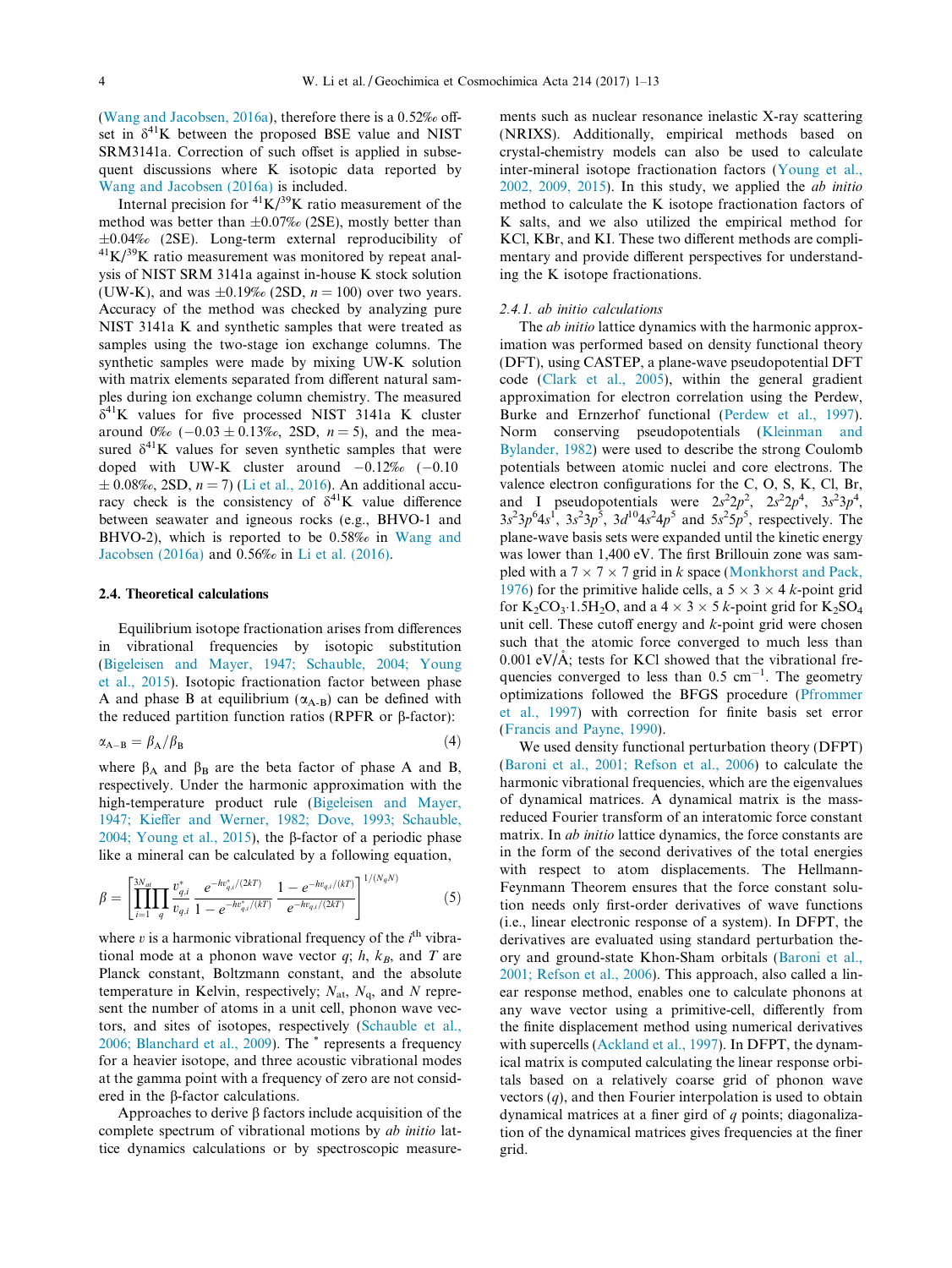<span id="page-4-0"></span>A sufficiently large number of phonon wave vectors  $(N_q)$ should be used in the beta-factor calculations  $(Eq. (5))$  $(Eq. (5))$  $(Eq. (5))$ . In the K halide calculations, we used harmonic frequencies obtained by Fourier interpolation at a  $7 \times 7 \times 7$  q-point grid  $(N_q = 25)$  of the dynamical matrices which were directly calculated at a  $5 \times 5 \times 5$  q-point grid. In K<sub>2</sub>CO<sub>3</sub>- $1.5H<sub>2</sub>O$  calculation, four irreducible q points were used without interpolation at a fine grid. For  $K_2SO_4$ ,  $3 \times 3 \times 2$ and  $5 \times 7 \times 3$  grids were used for the coarse and fine qpoint grids, respectively, including the gamma point. In order to evaluate whether the current use of  $N_a$  is sufficient, or the calculated beta-factor is well converged with respect to  $N_q$ , we calculated the beta-factor of KCl by using a very large q-point grid: a  $13 \times 13 \times 13$  grid for the direct dynamical matrix calculation and a  $25 \times 25 \times 25$  grid ( $N<sub>g</sub> = 455$ ) for the Fourier interpolation. Convergence testing of the carbonate hydrate mineral is prohibitively expensive. The  $1000\ln\beta$  of KCl calculated with the large grid differed by +0.036‰ at 300 K from the current value ([Appendix 1;](#page-10-0) [Fig. S1\)](#page-10-0), which can be used as the precision of our current DFT method for beta-factors.

#### 2.4.2. Empirical calculations

Previous researchers have applied a number of different mathematical treatments to calculate  $\beta$  values ([Bigeleisen](#page-10-0) [and Mayer, 1947; Urey, 1947; Young et al., 2015](#page-10-0)), but all concluded that the  $\beta$  factor in Eq. [\(5\)](#page-3-0) can be approximated by:

$$
\beta = 1 + \frac{1}{24} \sum_{i} (u_i^2 - u_i'^2) \tag{6}
$$

by treating the vibrations  $(u_i)$  as harmonic and introducing the average force constant  $\hat{K}$  for the site in question, [Young](#page-12-0) [et al. \(2002, 2009, 2015\)](#page-12-0) further derived:

$$
\ln \alpha_{A-B} = \frac{1}{24} \left( \frac{h}{K_b T} \right)^2 \left( \frac{1}{m} - \frac{1}{m'} \right) \left[ \frac{\hat{K}_{f,A}}{4\pi^2} - \frac{\hat{K}_{f,B}}{4\pi^2} \right]
$$
(7)

 $\hat{K}$  is the second order derivative of lattice energy E, which can be described using Born-Mayer equation [\(Born and](#page-10-0) [Mayer, 1932\)](#page-10-0).

$$
\widehat{K} = \frac{d^2 E}{dr^2} = d^2 \left[ \frac{M Z^+ Z^-}{r} \left( \frac{e^2}{4 \pi \varepsilon_0} \right) + \frac{B_c}{r^n} \right] / dr^2 \tag{8}
$$

where M is Madelung constant,  $Z^+$  and  $Z^-$  are the cation and anion valences,  $e$  is the charge of an electron,  $\varepsilon_0$  is vacuum permittivity,  $B_c$  is a constant specific to the bond in crystal and n is the exponent constant also to the bond type.

 $B<sub>c</sub>$  could be reduced because the first order derivative of lattice energy is zero when  $r = r_0$ , so

$$
\left(\frac{dE}{dr}\right)_{r_0} = \frac{-MZ^+Z^-}{r_0^2} \left(\frac{e^2}{4\pi\varepsilon_0}\right) - \frac{nB_c}{r_0^{n+1}} = 0\tag{9}
$$

Combining Eqs. (8) and (9),  $B_c$  is canceled and we have

$$
\widehat{K} = \frac{Z^+ Z^- M e^2}{4\pi \varepsilon_0} \frac{(1 - n)}{r_0^3} \tag{10}
$$

K isotope fractionation factors between  $K$  halides can be calculated by combining Eqs. (7) and (10). The input data include  $r_0$ , n, and M.  $r_0$  is the inter-atomic distance between

 $K$  and neighboring halide anion, which is available from  $X$ ray diffraction studies ([Ahtee, 1969; Walker et al., 2004](#page-10-0)). The exponents constant  $n$  in the Born-Mayer equation for different minerals are tabulated in [Ruffa \(1980\).](#page-11-0) M, the Madelung constant, is dependent on crystal structure, and is 1.748 for NaCl-type structure including KCl, KBr, and KI [\(Sakamoto, 1958\)](#page-11-0).

#### 3. RESULTS

#### 3.1. Experimental results

XRD analyses confirmed that the mineralogy of the salts remained unchanged after the recrystallization experiments [\(Appendix 1\)](#page-10-0), with an exception of  $K_2CO_3$ , which incorporated H<sub>2</sub>O molecules into the crystal lattice and transformed to dipotassium carbonate sesquihydrate  $(K_2CO_3.1.5H_2O;$  [Appendix 1\)](#page-10-0). The starting  $K_2CO_3$  crystals were very fine and highly hydroscopic, and commonly formed agglomeritic masses ([Fig. 1](#page-5-0)), after the recrystallization experiments,  $K_2CO_3$ -1.5H<sub>2</sub>O crystals with rhomboid crystal behaviors were formed. The other K-salts before exposure to the saturated K solutions typically had crystal habits that were similar to the recrystallized salts. The halide salts had cubic habits with the KCl having the most euhedral crystals and the KBr and KI having subhedral crystals. The recrystallized halide salts displayed rounding and were more subhedral and anhedral than the starting salt crystals ([Fig. 1](#page-5-0)). The rest of K bearing salts  $(K_2CrO_4,$  $K_2C_2O_4$  H<sub>2</sub>O, KHCO<sub>3</sub>, and  $K_2SO_4$ ) were mixtures of prismatic and subhedral to anhderal rhomboids whereas the recrystallized salts tended to be rhombohedral shaped with significant rounding [\(Fig. 1](#page-5-0)). Starting salt crystals were typically less than 1000 µm and were smaller than the recrystallized salts ([Table 1\)](#page-6-0). For example, the typical size of  $K_2C_2O_4$  H<sub>2</sub>O crystals increased from 500 µm to 5000 µm, whereas the typical size of KCl crystals increased from  $200 \mu m$  to  $1500 \mu m$ . We note that the rounding in the recrystallized salt crystals may reflect both recrystallization processes as well as physical abrasion in the rolling tubes that was done to keep the solutions well mixed.

Based on K isotope compositions of solid and liquid phases, the apparent K isotope fractionation factors  $(\delta^{41}$ - $K_{\text{solid}}$ - $\delta^{41}K_{\text{aquous}}$ ) between solid and aqueous phases were obtained [\(Table 1;](#page-6-0) [Fig. 2](#page-6-0)). Potassium in recrystallized  $K_2$ - $CO_3$ -1.5H<sub>2</sub>O, K<sub>2</sub>SO<sub>4</sub>, and KHCO<sub>3</sub> were isotopically heavier than their respective saturated aqueous solutions by 0.50‰, 0.32‰, and 0.23‰, respectively. The  $\delta^{41}$ K values of recrystallized KCl,  $K_2C_2O_4$  H<sub>2</sub>O, and  $K_2CrO_4$  crystals were analytically indistinguishable from their respective aqueous solutions with in  $\pm 0.10\%$ . By contrast, recrystallized KBr and KI crystals were isotopically lighter than their respective saturated solutions by 0.15‰ and 0.52‰, respectively.

#### 3.2. Results of theoretical calculations

#### 3.2.1. ab initio calculations

The harmonic phonon frequencies were calculated based on geometry-optimized crystal structures of potassium salts. The calculated structure parameters matched well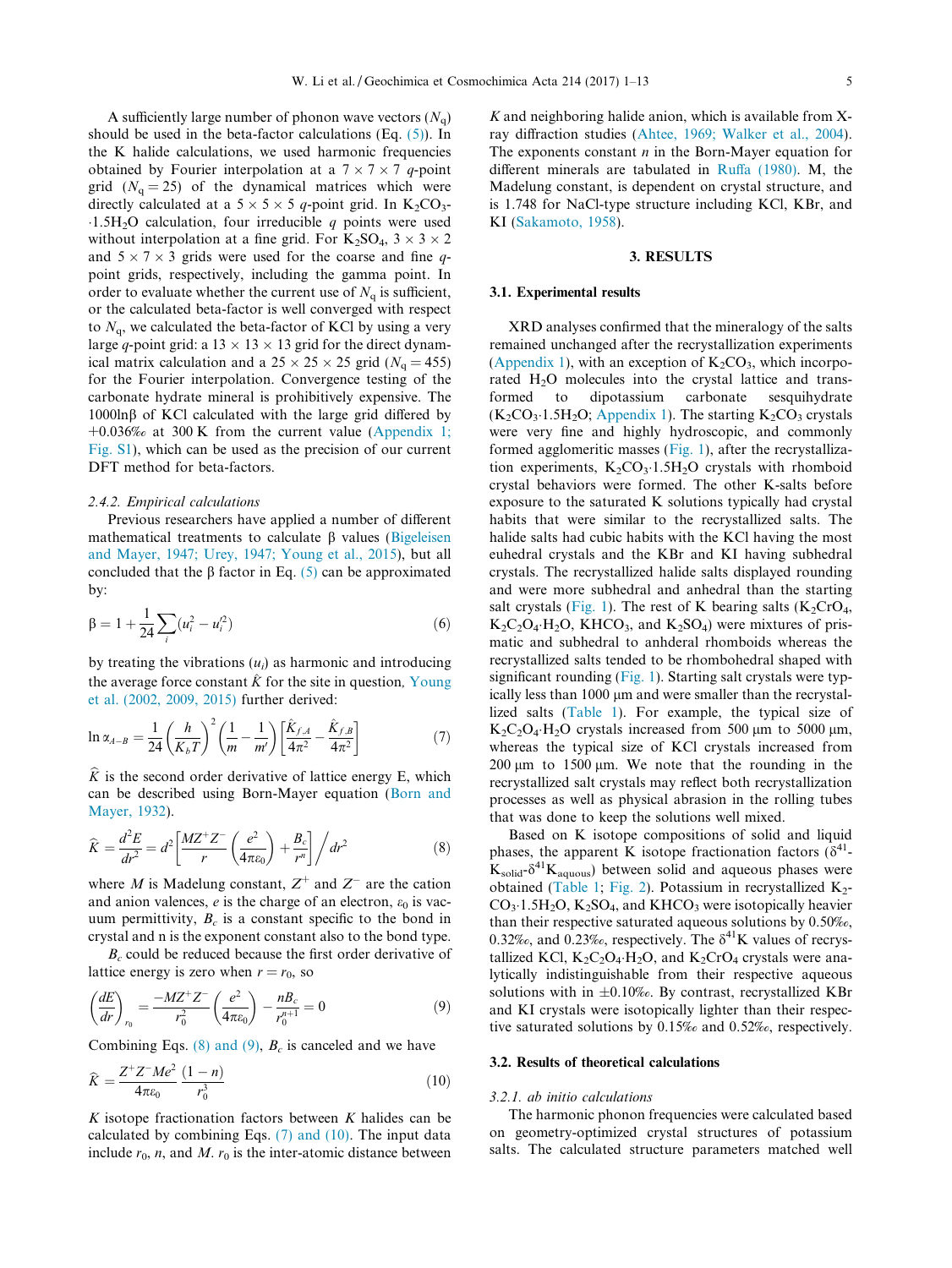<span id="page-5-0"></span>

Fig. 1. Photomicrographs of representative crystals before and after recrystallization experiments. All photos were taken under an optical microscope except for initial crystals of  $K_2CO_3$ , which was taken using a SEM because the crystals are very fine and hydroscopic, also note this mineral was transformed to  $K_2CO_3*1.5H_2O$  during the recrystallization experiment in aqueous solution, for details see text and appendix. The mineralogy of other K-salts The lattice structures of the minerals are also shown with the salt crystal photos, where K atoms are denoted by purple spheres or polyhedron.

with experimental data ([Table 2\)](#page-7-0), except for a very small but systematic overestimating tendency that is typical for DFT/PBE method. Accordingly, the calculated phonons tended to be lower than experiment, but they well reproduced the experimental trends of phonon dispersion relations [\(Appendix 1; Fig. S2](#page-10-0)). In the potassium halides, as the mass difference between potassium and halide increases (i.e.,  $KC \le KBr \le KI$ ), the overall phonon frequencies become lower and the gap increases between the lower end of optical branches and the upper end of acoustic ones. [Table 2](#page-7-0) lists the calculated frequencies of longitudinal optical and degenerate transverse optical modes for K halides only at the gamma point. For  $K_2CO_3 \cdot 1.5H_2O$  and  $K_2SO_4$ , experimental phonon dispersion data are limited to compare with. When compared to Raman data, the calculated frequencies of the carbonate and sulfate also tended to be lower than the experimental results [\(Appendix 1;](#page-10-0) [Table S1\)](#page-10-0), as in halides.

The isotopic fractionation factors obtained using calculated harmonic frequencies showed a consistent result with the trend observed in our experiment ([Table 3](#page-7-0); [Fig. 3\)](#page-8-0). We note in passing that in the beta-factor calculation, we did not use any scaling factor to the ab initio phonon frequencies. In general, potassium beta-factor for the salts follows the order of  $KI < KBr < KCl < K_2SO_4 < K_2CO_3.1.5H_2O$ ;

with reference to KCl, the inter-mineral K isotope fractionation factors ( $10<sup>3</sup>$ ln $\alpha$ ) derived from the calculated  $β$  factors were  $-0.45\%$  for  $lnα_{K1-KCl}$ ,  $-0.22\%$  for  $ln \alpha_{KBr-KCl}$ , +0.19‰ for  $ln \alpha_{K2SO4-KCl}$ , and +0.67‰ for  $\ln \alpha_{K2CO3:1.5H2O-KCl}$  at 25 °C ([Fig. 3B](#page-8-0); [Table 3](#page-7-0)).

#### 3.2.2. Empirical calculations

Using Eq. [\(10\)](#page-4-0) and the input parameters for the empirical method, the force constants on K atom are calculated at 64.68 N/m for KCl, 58.38 N/m for KBr, and 49.89 N/m for KI. Using Eq. [\(7\)](#page-4-0) and the calculated force constants,  $\beta$  factors are calculated for the three halides ([Table 3\)](#page-7-0), which are plotted against temperature in [Fig. 3A](#page-8-0). Intermineral K isotope fractionation  $10^3$ ln $\alpha$  can be derived from the calculated  $\beta$  factors, which are  $-0.22\%$  for  $\ln \alpha_{KBr-KCl}$ ,  $-0.52\%$  for lna<sub>KI-KCl</sub>, and 0.30% for lna<sub>KBr-KI</sub> at 25 °C ([Fig. 3B](#page-8-0); [Table 3](#page-7-0)).

#### 4. DISCUSSION

## 4.1. Attainment of isotopic equilibrium in recrystallization experiments

There was a significant increase in crystal size over the course of the recrystallization experiments, where the typi-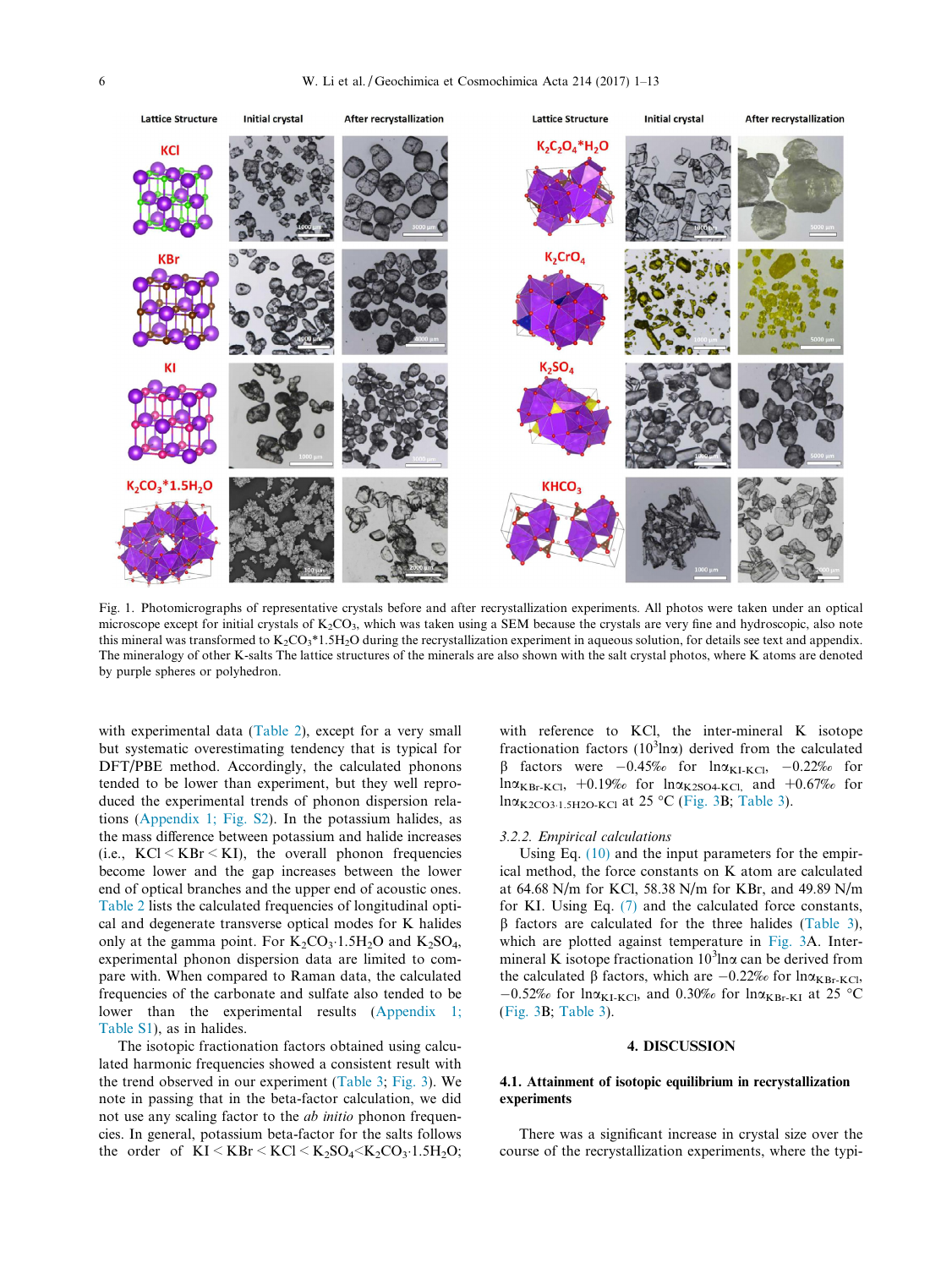<span id="page-6-0"></span>

|                                                                                     | ummary of recrystallization experiments.    |                                              |                                                                              |                                                                                                                                                                                                                                                                                                                   |                 |                                                                                                                                                                                                                                                                                                                 |                 |                                                                                                           |     |
|-------------------------------------------------------------------------------------|---------------------------------------------|----------------------------------------------|------------------------------------------------------------------------------|-------------------------------------------------------------------------------------------------------------------------------------------------------------------------------------------------------------------------------------------------------------------------------------------------------------------|-----------------|-----------------------------------------------------------------------------------------------------------------------------------------------------------------------------------------------------------------------------------------------------------------------------------------------------------------|-----------------|-----------------------------------------------------------------------------------------------------------|-----|
| <b>Imera</b>                                                                        | recrystallization (µm)<br>Grain size Before | recrystallization (um<br>ä<br>Grain size aft | Average bond length for $K = \delta^{41}K$ of mineral after<br>n mineral (Å) | cerystallization (%o)                                                                                                                                                                                                                                                                                             |                 | after recrystallization (%o)<br>$\delta^{41}$ K of aqueous solution                                                                                                                                                                                                                                             |                 | $\Delta^{41}\rm{K}_{min-aq}$ factor<br>$\% o)$                                                            |     |
|                                                                                     |                                             |                                              |                                                                              | Average                                                                                                                                                                                                                                                                                                           | 2S <sub>D</sub> | Average                                                                                                                                                                                                                                                                                                         | 2S <sub>D</sub> | Average                                                                                                   | 2SD |
|                                                                                     | $200 - 500$                                 | $800 - 2000$                                 | $\frac{1}{4}$                                                                |                                                                                                                                                                                                                                                                                                                   |                 |                                                                                                                                                                                                                                                                                                                 |                 |                                                                                                           |     |
|                                                                                     | $300 - 800$                                 | $000 - 2000$                                 |                                                                              |                                                                                                                                                                                                                                                                                                                   |                 |                                                                                                                                                                                                                                                                                                                 |                 |                                                                                                           |     |
|                                                                                     | $00 - 700$                                  | $00 - 2000$                                  |                                                                              |                                                                                                                                                                                                                                                                                                                   |                 |                                                                                                                                                                                                                                                                                                                 |                 |                                                                                                           |     |
|                                                                                     | $0001 - 000$                                | $00-2000$                                    |                                                                              |                                                                                                                                                                                                                                                                                                                   |                 |                                                                                                                                                                                                                                                                                                                 |                 |                                                                                                           |     |
| KHCO <sub>3</sub><br>K <sub>2</sub> C <sub>2</sub> O <sub>4</sub> *H <sub>2</sub> O | $0001 - 000$                                | 00011-000                                    |                                                                              |                                                                                                                                                                                                                                                                                                                   |                 |                                                                                                                                                                                                                                                                                                                 |                 |                                                                                                           |     |
| $\zeta_2$ CrO $_4$                                                                  | $0001 - 0.0$                                | 300-3000                                     | 2<br>22<br>23<br>23<br>23<br>23<br>23<br>23                                  | $\begin{array}{l} 0.13 \\ -0.06 \\ -0.35 \\ -0.27 \\ -0.30 \\ 0.05 \\ 0.05 \\ 0.05 \\ 0.05 \\ 0.05 \\ 0.05 \\ 0.05 \\ 0.05 \\ 0.05 \\ 0.05 \\ 0.05 \\ 0.05 \\ 0.05 \\ 0.05 \\ 0.05 \\ 0.05 \\ 0.05 \\ 0.05 \\ 0.05 \\ 0.05 \\ 0.05 \\ 0.05 \\ 0.05 \\ 0.05 \\ 0.05 \\ 0.05 \\ 0.05 \\ 0.05 \\ 0.05 \\ 0.05 \\ 0.$ | 1153228217      | $\begin{array}{c} 11 \\ 13 \\ 0.03 \\ 0.03 \\ 0.21 \\ 0.03 \\ 0.03 \\ 0.03 \\ 0.03 \\ 0.03 \\ 0.03 \\ 0.03 \\ 0.03 \\ 0.03 \\ 0.03 \\ 0.03 \\ 0.03 \\ 0.03 \\ 0.03 \\ 0.03 \\ 0.03 \\ 0.03 \\ 0.03 \\ 0.03 \\ 0.03 \\ 0.03 \\ 0.03 \\ 0.03 \\ 0.03 \\ 0.03 \\ 0.03 \\ 0.03 \\ 0.03 \\ 0.03 \\ 0.03 \\ 0.03 \\ $ |                 | $\begin{array}{r} 0.02 \\ -0.15 \\ -0.52 \\ 0.23 \\ 0.06 \\ -0.03 \\ 0.32 \\ 0.32 \\ 0.50 \\ \end{array}$ |     |
| $\zeta_2$ SO <sub>4</sub>                                                           | $00 - 1000$                                 | $000 - 4000$                                 |                                                                              |                                                                                                                                                                                                                                                                                                                   |                 |                                                                                                                                                                                                                                                                                                                 |                 |                                                                                                           |     |
| $K_2CO_3$ -1.5H <sub>2</sub> O                                                      | Not available                               | $00 - 1500$                                  | 2.84                                                                         |                                                                                                                                                                                                                                                                                                                   |                 |                                                                                                                                                                                                                                                                                                                 | 02 <sup>o</sup> |                                                                                                           |     |
|                                                                                     |                                             |                                              |                                                                              |                                                                                                                                                                                                                                                                                                                   |                 |                                                                                                                                                                                                                                                                                                                 |                 |                                                                                                           |     |

Table 1



Fig. 2. Plot of  $\Delta^{41}$ K fractionation factors versus the average distance (r) between K atoms and the nearest atoms of negative charge such as halogen and oxygen in lattice of the minerals.

cal size of crystal salts increased by roughly 4–10 times after three months (Table 1; [Fig. 1](#page-5-0)). The growth of larger crystals was at the expense of dissolution of smaller crystals that tend to have higher surface energy, and this process is termed Ostwald ripening (e.g., [Stoffregen et al., 1994; Li](#page-12-0) [et al., 2011](#page-12-0)). Total volume of crystals before and after each experiment did not change because they equilibrated with the saturated aqueous solution at a constant temperature, and the K concentrations in saturated K-salt solutions remained constant during the recrystallization experiments [\(Appendix 1; Fig. S3\)](#page-10-0). There was a 4–10-fold increase in crystal size, which can only be accomplished by a decrease in number of total salt crystals by a factor of 64–1000 times, assuming a cubic crystal morphology. In other words, 63/64 to 999/1000 of the initial crystals in the recrystallization experiments had exchanged with the aqueous solution through a dissolution-reprecipitation process. Therefore, it is estimated that near complete  $(>\!98\%)$  isotope exchange was achieved in the experiments presented in this study.

Because there was near-complete isotope exchange between the salt crystals and aqueous solutions during recrystallization, it is likely that these experiments represent equilibrium isotopic fractionation between the K salt and aqueous K. Chemical reactions, including isotope exchange, are controlled by the slowest rate among the basic processes [\(Lasaga, 1981\)](#page-11-0). Mineral-water surface reactions are dynamic and consist of a series of basic processes at the atomic scale, including (1) transport of ions through solution, and (2) adsorption/desorption, dehydration/ hydration, and attachment/detachment ions to mineral lattice ([Lemarchand et al., 2004; DePaolo, 2011](#page-11-0)). These processes are termed a ''transport process" and ''surface processes" [\(Lasaga, 1990](#page-11-0)), respectively. It has been welldocumented that dissolution reactions of minerals with low solubility are limited by surface processes whereas dissolution reactions of minerals with high solubility are limited by transport process ([Berner, 1978; Lasaga, 1990](#page-10-0)). The eight K salts investigated in this study are all highly soluble (solubility  $> 1$  mol/Liter), and thus recrystallization is controlled by transport processes [\(Berner, 1978; Lasaga,](#page-10-0) [1990](#page-10-0)). Because the recrystallization experiments were con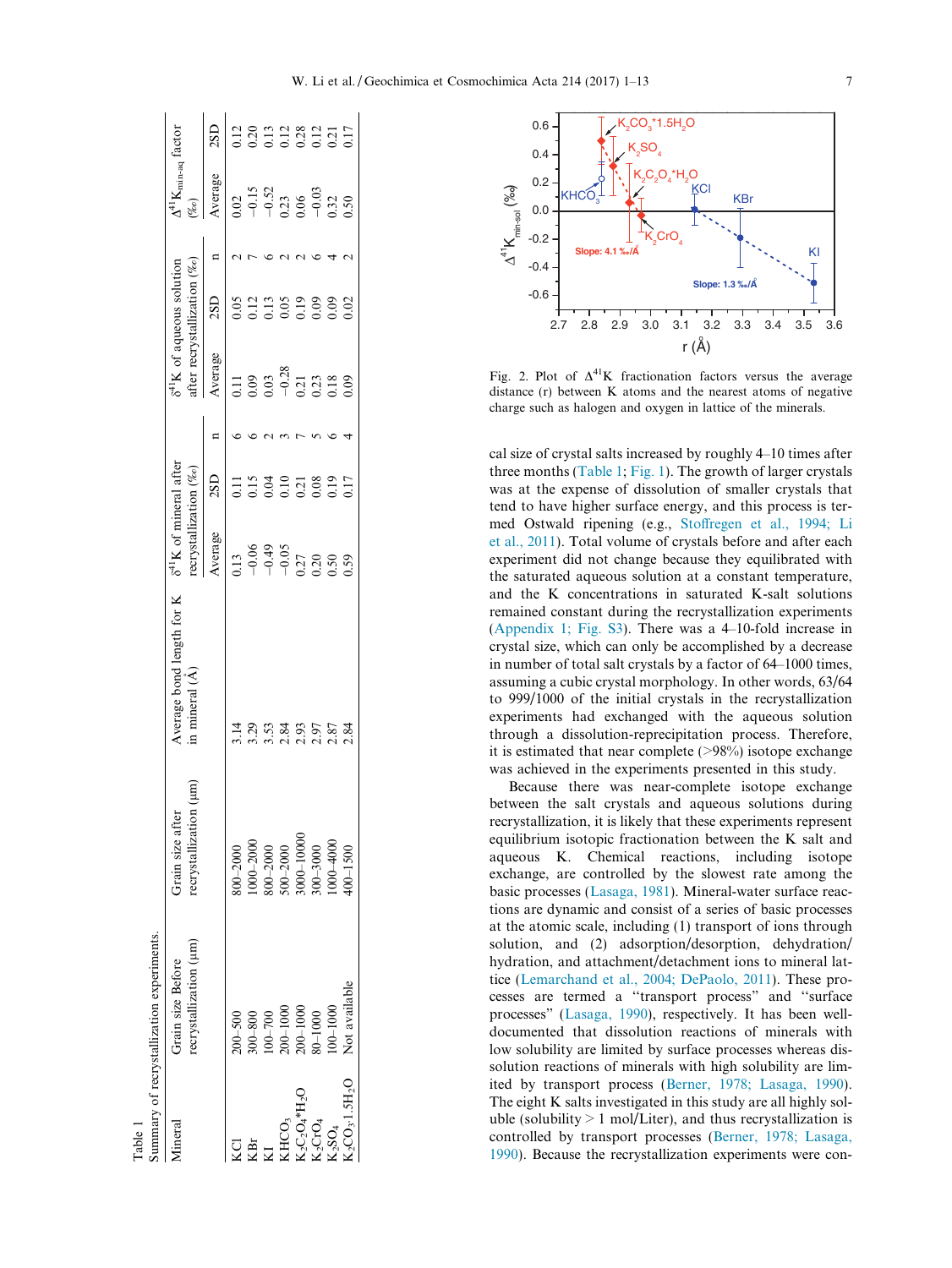<span id="page-7-0"></span>Table 2

|                   | Lattice parameter (A)                |                                      | Interatomic distance <sup>a</sup> $(\dot{A})$ |                      | Phonons $(cm^{-1})$ |                  |
|-------------------|--------------------------------------|--------------------------------------|-----------------------------------------------|----------------------|---------------------|------------------|
|                   | DFT                                  | Exp <sup>b</sup>                     | <b>DFT</b>                                    | Exp <sup>b</sup>     | <b>DFT</b>          | Exp <sup>b</sup> |
| KCl               | 6.372                                | 6.29                                 | 3.17                                          | 3.15                 | 196<br>124          | 213<br>147       |
| KBr               | 6.698                                | 6.6                                  | 3.35                                          | 3.3                  | 151<br>100          | 167<br>120       |
| KI                | 7.172                                | 7.07                                 | 3.59                                          | 3.54                 | 127<br>88           | 143<br>107       |
| $K_2SO_4$         | 7.598<br>10.268<br>5.879<br>$*120.7$ | 7.476<br>10.071<br>5.763<br>$*120.8$ | 2.82<br>3.01                                  | 2.77<br>2.93         |                     |                  |
| $K_2CO_3s1.5H_2O$ | 12.211<br>13.771<br>7.263            | 11.818<br>13.747<br>7.109            | 2.81<br>2.88<br>2.89                          | 2.74<br>2.81<br>2.84 |                     |                  |

Structure parameters of potassium salts and halide phonons at the gamma point calculated by using density functional theory (DFT).

See [Fig. S2](#page-10-0) for phonon relations and [Table S1](#page-10-0) for Raman frequencies of  $K_2SO_4$ . <sup>\*</sup>Beta angle.

<sup>a</sup> Distance between K and halogen in halides or average distance between K and O in  $K_2CO_3s1.5H_2O$  or  $K_2SO_4$ .<br><sup>b</sup> Experimental data: [Mei et al. \(2000\)](#page-11-0) and referenced therein for halides; [Skakle et al. \(2001\)](#page-11-0) for  $C2/c$ Pnam K<sub>2</sub>SO<sub>4</sub>.

Table 3

Comparison of reduced partition function ratios (RPFR or  $\beta$ -factor) and inter-mineral K isotope fractionation factors ( $\alpha_{A-B}$ ) derived from ab initio calculations, empirical crystal chemistry models, and experiments.

|                                                                         | RPFR or $\beta$ -factor function $(\%_0)$                                                                                                                                                                      |                                                                                                                            |                                          | 1000lnβ @ 25 °C (‰)                  |                                                                              |
|-------------------------------------------------------------------------|----------------------------------------------------------------------------------------------------------------------------------------------------------------------------------------------------------------|----------------------------------------------------------------------------------------------------------------------------|------------------------------------------|--------------------------------------|------------------------------------------------------------------------------|
|                                                                         | <i>Ab initio</i> calculation                                                                                                                                                                                   | Empirical crystal<br>chemistry model                                                                                       | Ab initio<br>calculation                 | Empirical crystal<br>chemistry model |                                                                              |
| <b>KCl</b><br><b>KBr</b><br>KI<br>$K_2SO_4$<br>$K_2CO_3s1.5H_2O$        | $1000\ln\beta = 0.1338 * 10^{6}/T^{2}$<br>$1000\ln\beta = 0.1145 * 10^{6}/T^{2}$<br>$1000\ln\beta = 0.0940 * 10^{6}/T^{2}$<br>$1000\ln\beta = 0.1507 * 10^{6}/T^{2}$<br>$1000\ln\beta = 0.1935 * 10^{6}/T^{2}$ | $1000\ln\beta = 0.2050 * 10^{6}/T^{2}$<br>$1000\ln\beta = 0.1850 * 10^{6}/T^{2}$<br>$1000\ln\beta = 0.1581 * 10^{6}/T^{2}$ | 1.51<br>1.29<br>1.06<br>1.70<br>2.18     | 2.31<br>2.08<br>1.78                 |                                                                              |
|                                                                         | Inter-mineral fractionation or $\alpha$ -factor (%)                                                                                                                                                            |                                                                                                                            | 1000lna @ 25 °C (‰)                      |                                      |                                                                              |
|                                                                         | <i>Ab initio</i> calculation                                                                                                                                                                                   | Empirical crystal<br>chemistry model                                                                                       | Ab initio<br>calculation                 | Empirical crystal<br>chemistry model | Experiment                                                                   |
| KI-KCl<br>KBr-KCl<br>$K2SO4-KC1$<br>$K_2CO_3$ s1.5H <sub>2</sub> O -KCl | $1000\ln\alpha = -0.0334 * 10^{6}/T^{2}$<br>$1000\ln\alpha = -0.0193 * 10^{6}/T^{2}$<br>$1000\ln\alpha = +0.0169 * 10^{6}/T^{2}$<br>$1000\ln\alpha = +0.0603 * 10^{6}/T^{2}$                                   | $1000\ln\alpha = -0.0469 * 10^{6}/T^{2}$<br>$1000\ln\alpha = -0.0200 * 10^{6}/T^{2}$                                       | $-0.45$<br>$-0.22$<br>$+0.19$<br>$+0.67$ | $-0.53$<br>$-0.23$                   | $-0.54 \pm 0.18$<br>$-0.17 \pm 0.23$<br>$+0.30 \pm 0.24$<br>$+0.48 \pm 0.21$ |

ducted with active mechanical mixing of the solution and salt crystals it is likely these experiments represent equilibrium isotope exchange. This is analogous to similar Mg isotope experiments conducted using epsomite  $(MgSO<sub>4</sub>·7H<sub>2</sub>O)$ . Like K salts, epsomite has a high solubility and is classified to the transport controlled category ([Berner, 1978; Lasaga, 1990\)](#page-10-0). Systematic experiments using 25Mg-enriched tracer and multiple-direction, variable rate conditions at different temperatures have rigorously proven that equilibrium Mg isotope fractionation for epsomite was achieved within two weeks of recrystallization [\(Li et al.,](#page-11-0) [2011\)](#page-11-0). The analogy between epsomite and K-salts in this study support attainment of equilibrium fractionation

between K salts and saturated solutions after three months, although we note that attainment of isotopic equilibrium could be further supported by time series K isotope data, which are lacking in this study.

# 4.2. Crystal-chemistry control of K isotope fractionation in salts

There is an approximately 1‰ range in the K isotope fractionation factors between K-salts and the respective saturated aqueous solutions, where for example the  ${}^{41}\Delta K$ <sub>min-aq</sub> varied from  $-0.52\%$  for KI to  $+0.50\%$  for K<sub>2</sub>CO<sub>3</sub>·1.5H<sub>2</sub>O ([Table 1,](#page-6-0) [Fig. 2\)](#page-6-0). It is important to note that  ${}^{41}\Delta K_{\text{min-aq}}$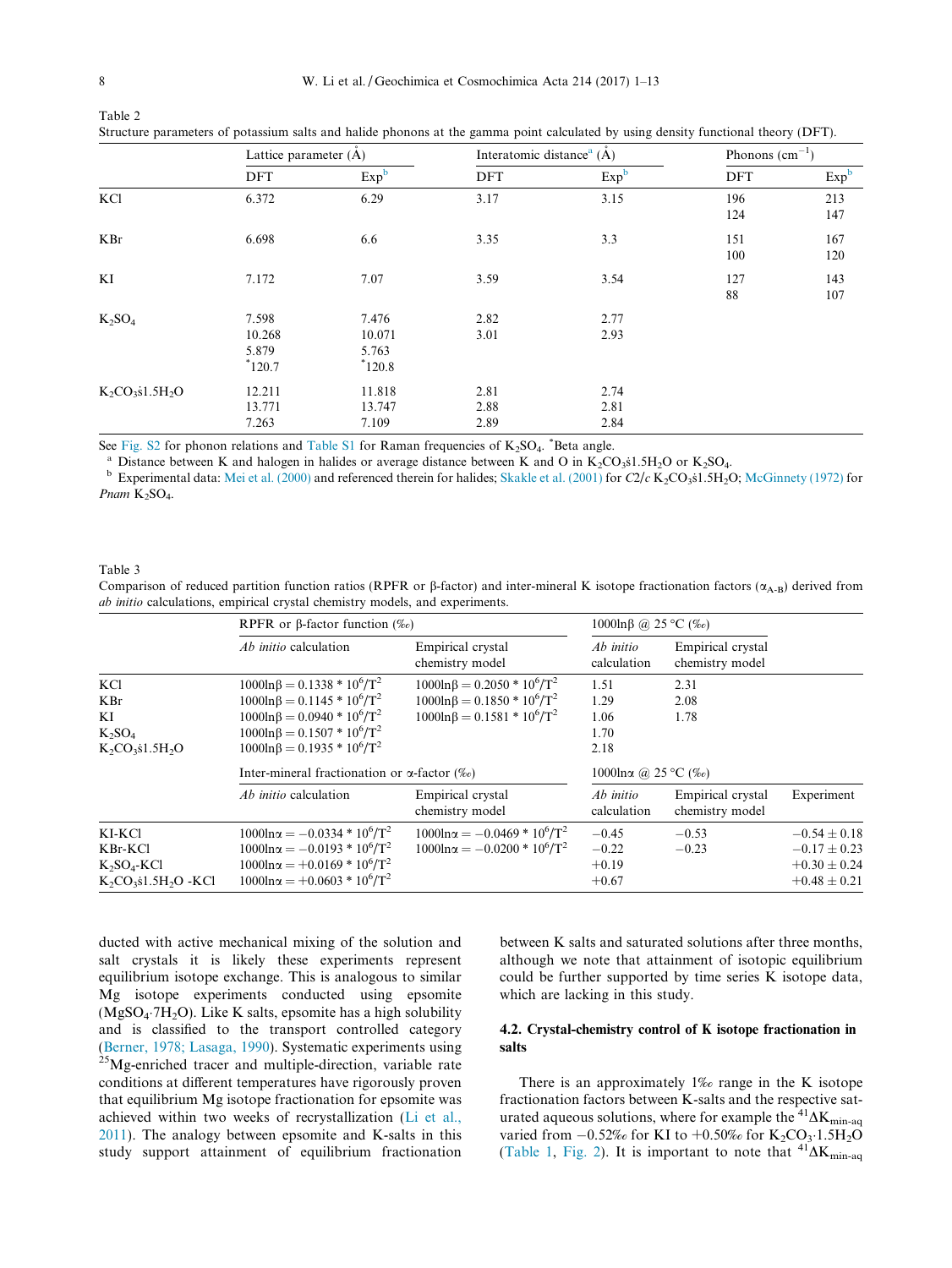<span id="page-8-0"></span>

Fig. 3. Reduced partition function ratios (RPFRs or  $\beta$  factors) of K isotopes for K salts (A), and inter-mineral K isotope fractionation factors (B) as a function of temperature, based on empirical crystal chemistry models (solid lines) and *ab initio* calculations (dotted lines). For intermineral K isotope fractionation, solid or dashed lines in (B) denote fractionation factors derived from calculated b factors as in (A). The open symbols with error bars denote inter-mineral fractionation between pairs that are calculated based on  $\Delta^{41}K_{\text{min-aa}}$  factors measured from recrystallization experiments, assuming saturated K solutions have the same  $\beta$  factor for K. Errors denote 2SD and are propagated from analytical uncertainties of individual minerals and aqueous solutions in [Table 1](#page-6-0). See discussion for details.

factors show strong correlations with the average distance between K atoms and the nearest atoms of negative charge such as halogen and oxygen (termed as  $r$  hereafter). For example, if the salts are divided into those with anion complexes with  $a - 1$  charge (halides and bicarbonate) and those with anion complexes with a  $-2$  charge, there is a strong negative correlation between the fractionation factor and  $r$  for each group [\(Fig. 2\)](#page-6-0). The first group has monovalent anions, including  $KHCO<sub>3</sub>$  and the three K halides that have relative long K-halogen distance up to  $3.53 \text{ Å}$ . The second group includes the other four K-salts with divalent anions, in these salts K atoms are surrounded by O atoms as polyhedrons, and the average r are shorter and all below  $3 \text{ Å}$ . The two groups define different trends in the  ${}^{41}\Delta K$ <sub>min-aq</sub>-r plot ([Fig. 2](#page-6-0)). Particularly, the slope for K-halide trend  $(-1.3\%/A)$  is about one third of the slope for divalent anion salt trend  $(-4.3\%/A)$ . It should be noted that crystal structure of the K-halides is fundamentally different as compared to  $KHCO<sub>3</sub>$  as well as other salt with complex anions. The lattice three K-halides are all of the highly symmetrical face-centered cubic structure (space group Fm3m), and the bonds in these halides are ionic; in contrast, symmetry is of much lower order in the  $KHCO<sub>3</sub>$  lattice (monoclinic,  $P2_1/a$ ), where hydrogen bond of  $HCO_3^-$  anion plays an important role in atomic arrangement and the  $CO_3^{2-}$ group is remarkably distorted due to the hydrogen bond [\(Nitta et al., 1952](#page-11-0)). Additionally, K-halides are different from other K-salts by the fact that the K atoms in the non-halide K-salts are located in polyhedrons of oxygen atoms ([Fig. 1](#page-5-0)), which should result in a different relationship between  $r$  and bond strength than the K-halide. Therefore, although  $KHCO<sub>3</sub>$  plots along the trend with the halides, it is not included in the following discussion.

The general negative correlation between  $^{41}\Delta K_{\text{min-aq}}$ fractionation and  $r$  is consistent with theories of equilibrium stable isotope fractionation that predict preferential partitioning of heavy isotopes into phases with shorter, stronger chemical bonds [\(Bigeleisen and Mayer, 1947;](#page-10-0) [O'Neil, 1986; Chacko et al., 2001; Schauble, 2004\)](#page-10-0). However, there are finer patterns of correlation between isotopic fractionation and  $r$  as revealed in this study [\(Fig. 2\)](#page-6-0), which are discussed below. Specifically, the three K halides (KCl, KBr, and KI) are iso-structural in lattice configurations, thus these salts provide a rare opportunity to analyze the bond length effect on isotope fractionation without complexities from other variables. Inter-mineral K isotope fractionation between the halides are estimated using the experimentally determined fluid-mineral fractionation factors. For example, taking the difference between the  $\Delta^{41}K_{KL-aq}$  and the  $\Delta^{41}K_{KC1-aq}$ , a  $\Delta^{41}K_{KC1-KI}$  of 0.54% is derived. Similarly, a  $\Delta^{41}K_{\text{KCl-KBr}}$  of 0.17‰ is calculated. It should be noted that such treatment (e.g.,  $\Delta^{41}K_{\text{KL-KCl}} =$  $\Delta^{41}K_{\text{KI-aq}} - \Delta^{41}K_{\text{KCl-aq}}$  is based on an assumption that the saturated K halide solutions have the same  $\beta$  values.  $\beta$  value of an element in aqueous solution is dependent on hydration number of ions [\(Rustad et al., 2010\)](#page-11-0) and speciation of ions ([Schott et al., 2016](#page-11-0)). Ion pairs and ion clusters become the major species of K in highly concentrated K solutions ([Chen and Pappu, 2007](#page-10-0)), however, a quantitative assessment of proportion of ion pair and ion clusters for K in different saturated K salt solutions as well as their isotopic effects is beyond the scope of this study. Nevertheless, by assuming identical  $\beta$  values for different saturated K solutions it is possible to directly compare the results of the experiments to the theoretically calculated fractionation factors.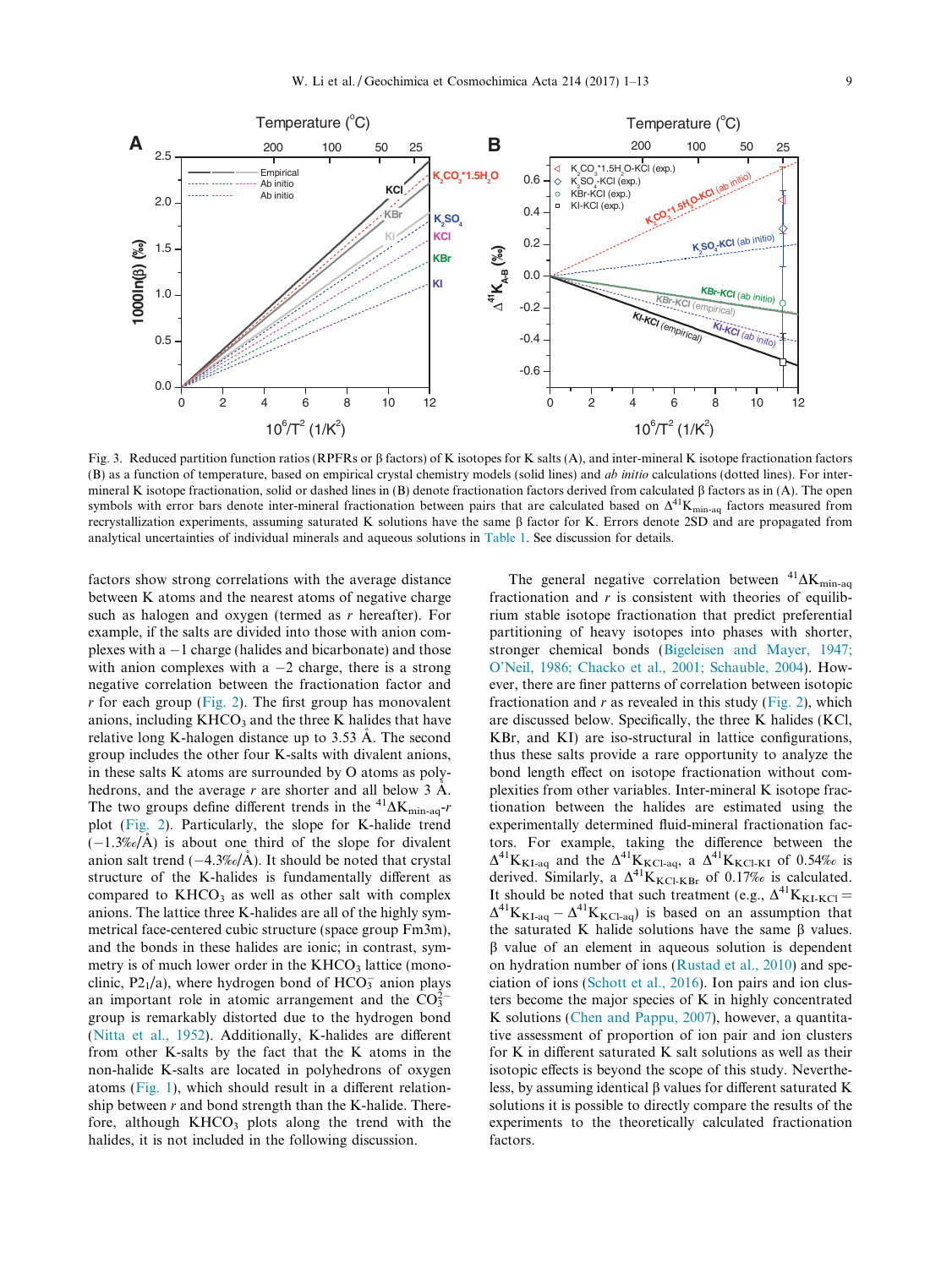Our ab initio calculations predict that under equilibrium condition at 25 °C,  $\delta^{41}$ K of KI and KBr is 0.45‰ and 0.21‰ lower than that of KCl, respectively, whereas  $\delta^{41}$ K of  $K_2CO_3 \cdot 1.5H_2O$  and  $K_2SO_4$  is 0.67‰ and 0.19‰ higher than that of KCl, respectively ([Table 3,](#page-7-0) [Fig. 3](#page-8-0)). For comparison, calculations based on empirical crystal chemistry models show that at 25 °C,  $\delta^{41}$ K of KI and KBr is 0.52‰ and 0.22‰ lower than that of KCl, respectively ([Table 3,](#page-7-0) [Fig. 3](#page-8-0)). There is an excellent agreement in the calculated inter-halides K isotope fractionation factors between the two different methods, although there are systematic differences in calculated  $\beta$  values for the salts between the two methods [\(Fig. 3](#page-8-0)a). Moreover, these calculated inter-salt fractionation factors are also in agreement with the results from the salt recrystallization experiments within analytical uncertainties ([Fig. 3](#page-8-0)b). The consistency between results of laboratory experiments and theoretical calculations can support the validity of assuming similar  $\beta$  values for saturated K halide solutions despite the complexities in K speciation and related isotopic effects. Further, the apparent success of the empirical calculation for isotope fractionation calculation that is based on the relatively simple crystal-chemistry models using Born-Mayer function and Madelung constant may reside in the fact that these salts are type examples of ionic bonds and the crystal lattice of these salts are similar and with high degrees of symmetry.

Compared to ab initio approaches that require significant computational resources, the crystal chemistry model provides a more intuitive way for understanding the controlling factors of isotope fractionation via formulations with key parameters ([Young et al., 2015](#page-12-0)). Particularly, Eq. [\(7\)](#page-4-0) indicates that inter-mineral isotope fractionation is proportional to differences in force constants, and Eq. [\(10\)](#page-4-0) indicates that force constant is a function of charge of the anions and cations  $(Z^+\times Z^-)$ , and bond length  $(1/$ r 3 ), in addition to mineral-dependent constants of M and n. In the  ${}^{41}\Delta K_{\text{min-aq}}$ -r plot ([Fig. 2](#page-6-0)), K-halides trend has a slope that is about  $1/3$  of the other K-salts. The valence of oxygen is twice of the valence of halogen, and there is an additional 50% difference in  $1/r^3$  between the two groups of minerals  $(1/2.9^3$  versus  $1/3.3^3$ , taking the medium r of the two groups for calculation). Therefore, the difference in slopes of the trends between K-halides and non-halide salts in [Fig. 2](#page-6-0) can be satisfactorily explained by a combination of charge (valence) and inter-atomic distance (r). Fundamentally, K isotope fractionations between salts are controlled by their crystal-chemistries.

#### 4.3. Potential applications

As products of brine evaporation, evaporites are ubiquitous on Earth throughout geological history and evaporites are an important constituent in sedimentary sequences in enclosed basins. Precipitation of K-salts from brines always occurs at the late stages of evaporation, generally after pre-cipitation of carbonate, gypsum, and halite ([Ba](#page-10-0)[bel and](#page-10-0) [Schreiber, 2014\)](#page-10-0). The assemblage of minerals precipitated in the final stages of brine evaporation is dependent on the initial solution chemistry [\(Eugster, 1980\)](#page-11-0), and can be divided into the  $MgSO_4$ -poor potash evaporites group and the MgSO4-rich potash evaporite group ([Hardie,](#page-11-0) [1991\)](#page-11-0). The abundance of  $MgSO_4$ -poor potash evaporite is much greater than that of  $MgSO<sub>4</sub>-rich$  potash evaporite in sedimentary records ([Ba](#page-10-0)[bel and Schreiber, 2014\)](#page-10-0), and occurrence of MgSO4-rich potash evaporite is confined to the Permian the Tertiary whereas MgSO<sub>4</sub>-poor potash evaporite deposits occurred throughout the Phanerozoic ([Hardie, 1990\)](#page-11-0).

Potassium salts in  $MgSO<sub>4</sub>$ -poor potash evaporites include sylvite  $(KCl)$  and carnallite  $(MgCl<sub>2</sub> \cdot KCl·6H<sub>2</sub>O)$ ([Hardie, 1991\)](#page-11-0). Ancient MgSO4-poor potash evaporite sequences commonly started with sylvite and was followed by carnallite, which was experimentally confirmed for  $SO_4^{2-}$ depleted brines [\(Hadzeriga, 1967; Valyashko, 1972; B](#page-11-0)a[bel](#page-11-0) [and Schreiber, 2014](#page-11-0)). Because sylvite is the first K phase to be crystallized from  $SO_4^{2-}$  depleted brines and based on the experiments presented here that show there is no measurable fractionation between K solutions and sylvite, it should be possible to use the K isotope composition of sylvite to infer aqueous K isotope compositions. Moreover, due to the negligible K isotope fractionation between KCl and saturated aqueous solution, fractional crystallization of sylvite will not change the K isotope composition of brine, thus K isotope compositions of primary syndepositional sylvite should be invariant. Therefore, homogeneous K isotope compositions of sylvite samples from the same MgSO4-poor potash evaporite deposit could be a useful indicator for tracing K isotope compositions of brines in a sedimentary basin.

In MgSO4-rich potash evaporites, the K-salts include kainite (MgSO<sub>4</sub>·KCl·11/4H<sub>2</sub>O) and polyhalite (2CaSO<sub>4</sub>- $MgSO_4 \cdot K_2SO_4 \cdot 2H_2O$ , in addition to sylvite and carnallite ([Hardie, 1991\)](#page-11-0). In the mineral precipitation sequence for MgSO4-rich potash evaporites, polyhalite and kainite commonly occur as the first K-bearing minerals to be precipitated [\(McCaffrey et al., 1987; Warren, 2006](#page-11-0)), although sylvite could also be precipitated after polyhalite in the MgSO4-rich potash evaporite sequence, given certain solution chemistry ([Spencer and Hardie, 1990\)](#page-11-0). [Wang and](#page-12-0) [Jacobsen \(2016a\)](#page-12-0) reported that  $\delta^{41}$ K of late Permian sylvite from southern United States is similar to that of modern seawater, but  $\delta^{41}$ K of late Permian sylvite from Germany is 0.13‰ higher than that of modern seawater. Because Permian evaporites belong to the  $MgSO<sub>4</sub>$ -rich potash evaporite group, sylvite samples analyzed by [Wang and Jacobsen](#page-12-0) [\(2016a\)](#page-12-0) are unlikely to be the first K-bearing phase that was separated from brines in the precipitation sequence, therefore one cannot deduce the K isotope composition of initial seawater based on the currently available data. This is supported by the difference in K isotope data from the two salt samples, which could be caused by modification of K isotope composition of the brine by variable degree of polyhalite precipitation, or mixing with other solute sources in the two basins.

Based on the discussions above, we suggest that it is possible to track the K isotope composition of seawater or brine and to constrain the evaporation history of restricted basin through time by analysis of K isotope composition of K-bearing salts (e.g., sylvite) evaporite deposits. The full potential of K isotopes in evaporite research is yet to be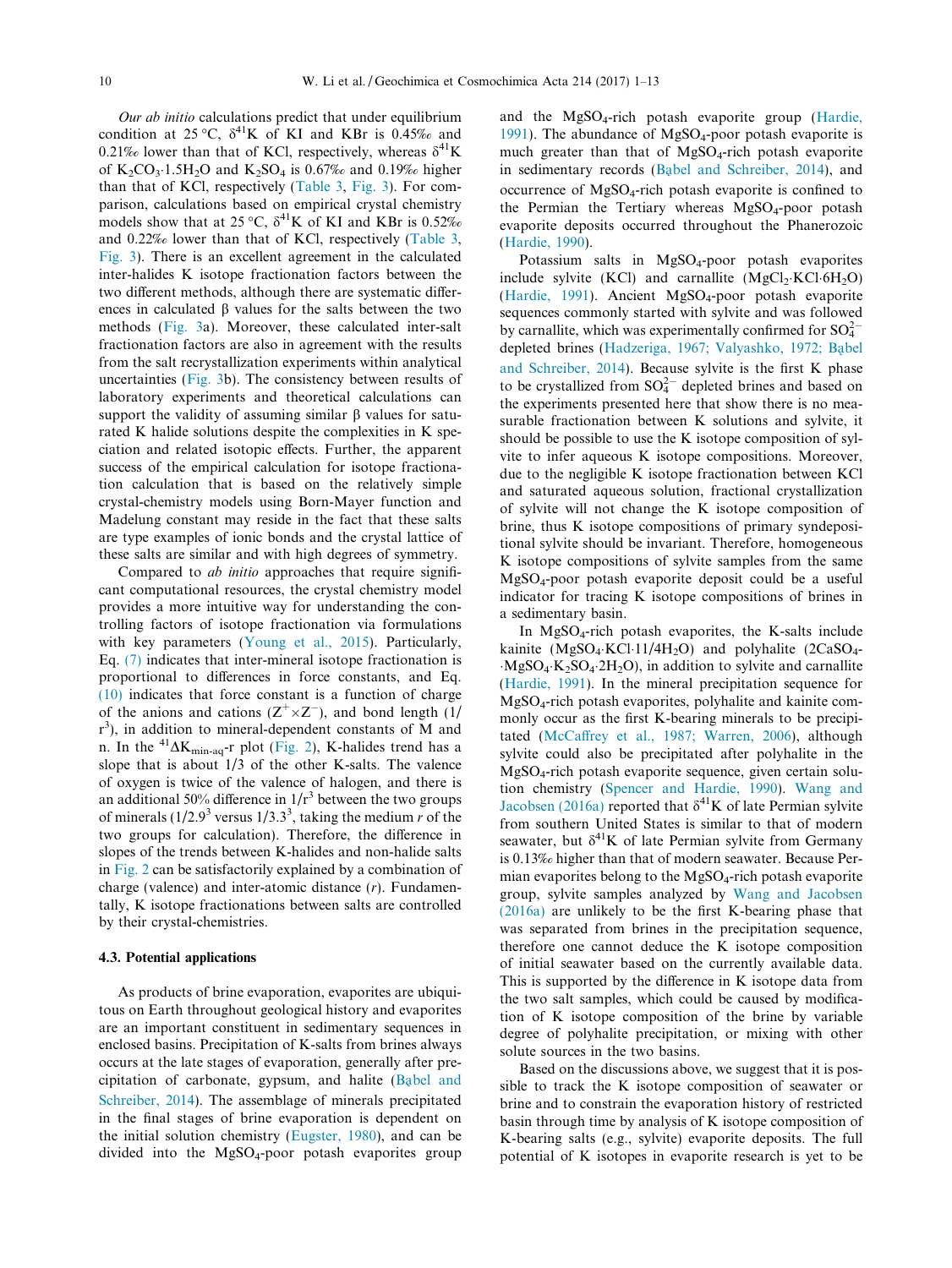<span id="page-10-0"></span>exploited by more systematic analysis of K isotope compositions of K-salts in evaporites, and determination of K isotope fractionation factors for relevant complex salts, such as kainite, polyhalite, and carnallite, as well as a better understanding of the effect of solution chemistry (cation and anion species and concentration) on K isotope partitioning in future studies.

#### 5. CONCLUSIONS

Recrystallization experiments for eight K-salts were conducted to determine the equilibrium K isotope fractionation factor between the salt and the respective saturated aqueous solution at  $25^{\circ}$ C. The K isotope fractionation factors  $(\delta^{41}K_{\text{solid}}\delta^{41}K_{\text{aquous}})$  are 0.50‰ for  $K_2CO_3$ -1.5H<sub>2</sub>O, 0.32‰ for  $K_2SO_4$ , 0.23‰ for KHCO<sub>3</sub>, 0.06‰ for  $K_2C_2O_4$  H<sub>2</sub>O, 0.02‰ for KCl, -0.03‰ for K<sub>2</sub>CrO<sub>4</sub>,  $-0.15\%$  for KBr, and  $-0.52\%$  for KI. On the other hand, ab initio calculations yielded inter-mineral K isotope fractionations of  $-0.22\%$  for  $ln \alpha_{KBr-KCl}$ ,  $-0.45\%$  for  $ln\alpha_{\text{KL-KCl}}$ , 0.19‰ for  $ln\alpha_{\text{K2SO4-KCl}}$ , and 0.51‰ for  $ln \alpha_{K2CO3-KI}$  at 25 °C. Using empirical crystal-chemistry models, we calculated inter-mineral K isotope fractionation factors between K-halides, which are  $-0.22\%$  for  $ln \alpha_{KBr-KCl}$ , and  $-0.52\%$  for  $ln \alpha_{KL-KC}$  at 25 °C. The calculated inter-mineral K isotope fractionation factors are in good agreement with offsets between measured mineral-solution fractionation factors for the halides, although we note that experimentally derived intermineral K isotope fractionation factors are calculated based on an assumption of consistent  $\beta$  factors for different saturated K solutions, which has not been proven yet.

Experimental data show that  $\Delta^{41}$ K<sub>min-sol</sub> decreases with increasing  $r$  for K in crystals, where  $r$  is the average distance between K atom and the neighboring atoms of negative charge. Furthermore, K isotope fractionation for halides is three times less sensitive to change in  $r$  than the nonhalide salts of divalent anions. This is satisfactorily explained by charge difference in anions and the difference in  $r$ , the later correlate with fractionation factor following a rule of  $1/r^3$ .

Sylvite is an important constituent in evaporites, and is commonly the first K-bearing phases to be crystallized from the brine during evaporation in the  $MgSO_4$ -poor potash evaporites. Therefore it is possible to track K isotope composition of ancient brines using K isotopes in sylvite based on the experimentally determined K isotope fractionation factors for KCl in this study. More experimental calibrations of K isotope fractionation factors during precipitation of kainite, polyhalite, and carnallite are needed for better understanding of K isotopes in evaporites in future studies.

#### ACKNOWLEDGEMENTS

This manuscript benefits from constructive reviews from three anonymous reviewers. We also thank Dr. Fangzhen Teng for his editorial handling and constructive comments. Yongjiang Xu assisted in taking photos for the crystals, Yang Zhang assisted in XRD analysis. The numerical calculations in this paper have been done on the computing facilities in the High Performance Computing Center of Nanjing University. This study was supported by the

DREAM project of Ministry of Science and Technology of China (Project No. 2017YFC0602801) and National Science Foundation of China (Grant No. 41622301) to WL. KDK acknowledges the support from the National Research Foundation of Korea (NRF-2016R1D1A1B03931919). This study was also supported by the NASA Astrobiology Institute (grant NNA13AA94A to BLB.).

### APPENDIX A. SUPPLEMENTARY MATERIAL

Supplementary data associated with this article can be found, in the online version, at [http://dx.doi.org/10.1016/](http://dx.doi.org/10.1016/j.gca.2017.07.037) [j.gca.2017.07.037.](http://dx.doi.org/10.1016/j.gca.2017.07.037)

#### **REFERENCES**

- [Ackland G. J., Warren M. C. and Clark S. J. \(1997\) Practical](http://refhub.elsevier.com/S0016-7037(17)30461-1/h0005) [methods in ab initio lattice dynamics.](http://refhub.elsevier.com/S0016-7037(17)30461-1/h0005) J. Phys.: Condens. Matter 9[, 7861.](http://refhub.elsevier.com/S0016-7037(17)30461-1/h0005)
- [Ahtee M. \(1969\) Lattice constants of some binary alkali halide](http://refhub.elsevier.com/S0016-7037(17)30461-1/h0010) solid solutions. [Annales Academiae Scientiarum Fennicae Series](http://refhub.elsevier.com/S0016-7037(17)30461-1/h0010) [A6: Physica](http://refhub.elsevier.com/S0016-7037(17)30461-1/h0010) 313, 1–11.
- [Ba](http://refhub.elsevier.com/S0016-7037(17)30461-1/h0015)[bel M. and Schreiber B. C. \(2014\) 9.17 geochemistry of](http://refhub.elsevier.com/S0016-7037(17)30461-1/h0015) [evaporites and evolution of seawater A2 - Holland, Heinrich D.](http://refhub.elsevier.com/S0016-7037(17)30461-1/h0015) In Treatise on Geochemistry [\(ed. K. K. Turekian\), second ed.](http://refhub.elsevier.com/S0016-7037(17)30461-1/h0015) [Elsevier, Oxford, pp. 483–560.](http://refhub.elsevier.com/S0016-7037(17)30461-1/h0015)
- [Barnes I. L., Garner E. L., Gramlich J. W., Machlan L. A., Moody](http://refhub.elsevier.com/S0016-7037(17)30461-1/h0020) [J. R., Moore L. J., Murphy T. J. and Shields W. R. \(1973\)](http://refhub.elsevier.com/S0016-7037(17)30461-1/h0020) [Isotopic abundance ratios and concentrations of selected](http://refhub.elsevier.com/S0016-7037(17)30461-1/h0020) [elements in some Apollo 15 and Apollo 16 samples.](http://refhub.elsevier.com/S0016-7037(17)30461-1/h0020) Lunar [Planet. Sci. Conf. Proc.](http://refhub.elsevier.com/S0016-7037(17)30461-1/h0020) 2, 1197–1207.
- [Baroni S., de Gironcoli S., Dal Corso A. and Giannozzi P. \(2001\)](http://refhub.elsevier.com/S0016-7037(17)30461-1/h0025) [Phonons and related crystal properties from density-functional](http://refhub.elsevier.com/S0016-7037(17)30461-1/h0025) [perturbation theory.](http://refhub.elsevier.com/S0016-7037(17)30461-1/h0025) Rev. Mod. Phys. 73, 515–562.
- [Berner R. A. \(1978\) Rate control of mineral dissolution under](http://refhub.elsevier.com/S0016-7037(17)30461-1/h0030) [Earth surface conditions.](http://refhub.elsevier.com/S0016-7037(17)30461-1/h0030) Am. J. Sci. 278, 1235–1252.
- [Bigeleisen J. and Mayer M. G. \(1947\) Calculation of equilibrium](http://refhub.elsevier.com/S0016-7037(17)30461-1/h0035) [constants for isotopic exchange reactions.](http://refhub.elsevier.com/S0016-7037(17)30461-1/h0035) J. Chem. Phys. 15, [261–267.](http://refhub.elsevier.com/S0016-7037(17)30461-1/h0035)
- [Blanchard M., Poitrasson F., M](http://refhub.elsevier.com/S0016-7037(17)30461-1/h0040)閔eut M., Lazzeri M., Mauri F. [and Balan E. \(2009\) Iron isotope fractionation between pyrite](http://refhub.elsevier.com/S0016-7037(17)30461-1/h0040)  $(FeS<sub>2</sub>)$ , hematite  $(Fe<sub>2</sub>O<sub>3</sub>)$  and siderite  $(FeCO<sub>3</sub>)$ : a first-principles [density functional theory study.](http://refhub.elsevier.com/S0016-7037(17)30461-1/h0040) Geochim. Cosmochim. Acta 73, [6565–6578.](http://refhub.elsevier.com/S0016-7037(17)30461-1/h0040)
- [Born M. and Mayer J. E. \(1932\) Zur Gittertheorie der Ionenkris](http://refhub.elsevier.com/S0016-7037(17)30461-1/h0045)talle. Zeitschrift für Physik 75, 1-18.
- [Broecker W. S. and Peng T. H. \(1982\)](http://refhub.elsevier.com/S0016-7037(17)30461-1/h0050) Tracers in the Sea. Lamont-[Doherty Earth Obs, Palisades, N.Y..](http://refhub.elsevier.com/S0016-7037(17)30461-1/h0050)
- [Chacko T., Cole D. R. and Horita J. \(2001\) Equilibrium oxygen,](http://refhub.elsevier.com/S0016-7037(17)30461-1/h0055) [hydrogen and carbon isotope fractionation factors applicable to](http://refhub.elsevier.com/S0016-7037(17)30461-1/h0055) geologic systems. In [Stable Isotope Geochemistry](http://refhub.elsevier.com/S0016-7037(17)30461-1/h0055) (eds. J. W. [Valley and D. R. Cole\). The Mineralogical Society of America,](http://refhub.elsevier.com/S0016-7037(17)30461-1/h0055) [Washington DC, pp. 1–82.](http://refhub.elsevier.com/S0016-7037(17)30461-1/h0055)
- [Chen A. A. and Pappu R. V. \(2007\) Quantitative characterization](http://refhub.elsevier.com/S0016-7037(17)30461-1/h0060) [of ion pairing and cluster formation in strong 1:1 electrolytes.](http://refhub.elsevier.com/S0016-7037(17)30461-1/h0060) J. [Phys. Chem. B](http://refhub.elsevier.com/S0016-7037(17)30461-1/h0060) 111, 6469-6478.
- [Clark S. J., Segall M. D., Pickard C. J., Hasnip P. J., Probert M. I.](http://refhub.elsevier.com/S0016-7037(17)30461-1/h0065) [J., Refson K. and Payne M. C. \(2005\) First principles methods](http://refhub.elsevier.com/S0016-7037(17)30461-1/h0065) using CASTEP. [Zeitschrift Fur Kristallographie](http://refhub.elsevier.com/S0016-7037(17)30461-1/h0065) 220, 567–570.
- [DePaolo D. J. \(2011\) Surface kinetic model for isotopic and trace](http://refhub.elsevier.com/S0016-7037(17)30461-1/h0070) [element fractionation during precipitation of calcite from](http://refhub.elsevier.com/S0016-7037(17)30461-1/h0070) aqueous solutions. [Geochim. Cosmochim. Acta](http://refhub.elsevier.com/S0016-7037(17)30461-1/h0070) 75, 1039–1056.
- Dove M. T. (1993) [Introduction to Lattice Dynamics](http://refhub.elsevier.com/S0016-7037(17)30461-1/h0075). Cambridge [University Press, Cambridge](http://refhub.elsevier.com/S0016-7037(17)30461-1/h0075).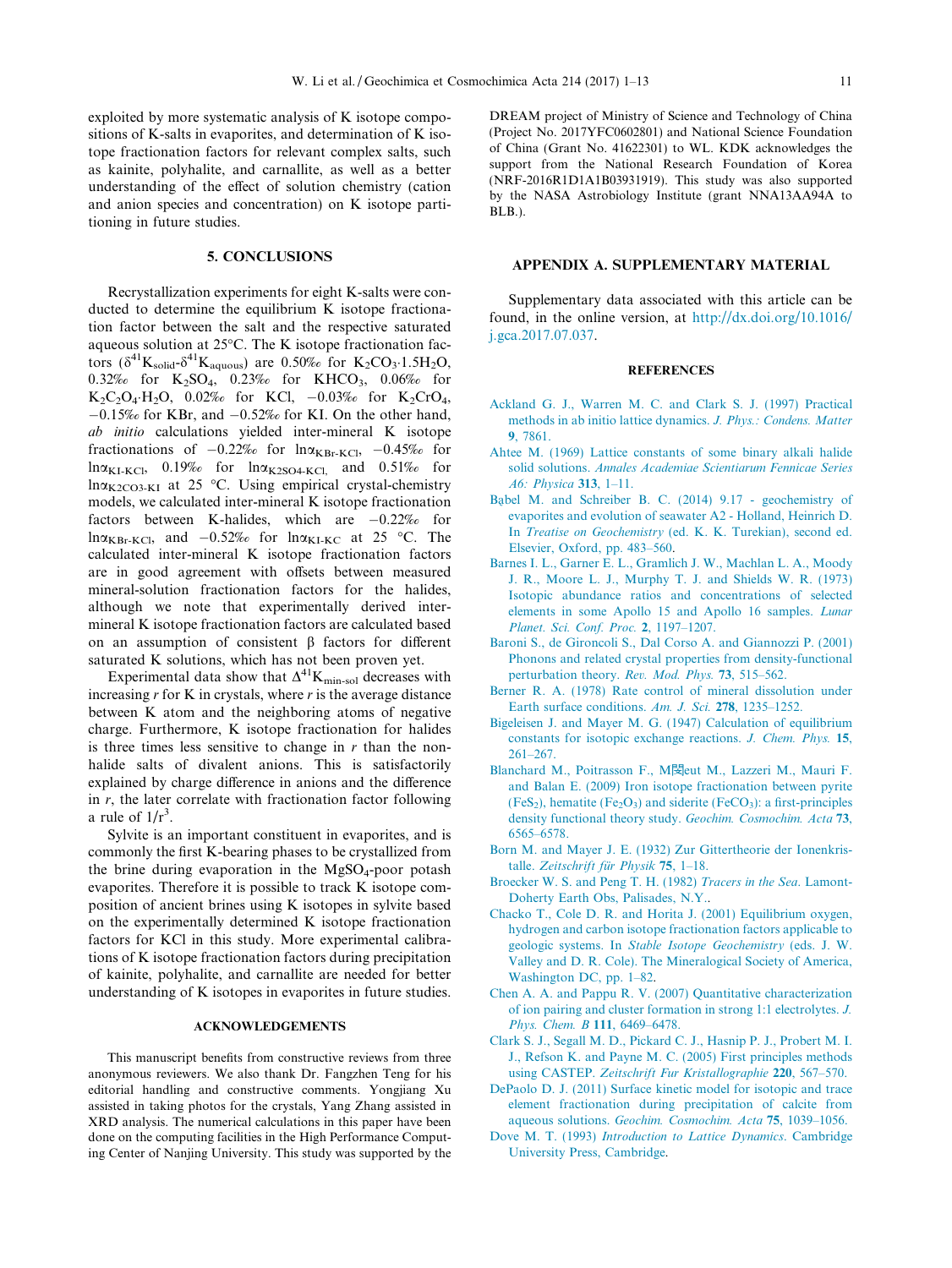- <span id="page-11-0"></span>[Eugster H. P. \(1980\) Geochemistry of evaporitic lacustrine](http://refhub.elsevier.com/S0016-7037(17)30461-1/h0080) deposits. [Annu. Rev. Earth Planet. Sci.](http://refhub.elsevier.com/S0016-7037(17)30461-1/h0080) 8, 35–63.
- [Francis G. P. and Payne M. C. \(1990\) Finite basis set corrections to](http://refhub.elsevier.com/S0016-7037(17)30461-1/h0085) [total energy pseudopotential calculations.](http://refhub.elsevier.com/S0016-7037(17)30461-1/h0085) J. Phys.: Condens. [Matter](http://refhub.elsevier.com/S0016-7037(17)30461-1/h0085) 2, 4395.
- [Garner E. L., Machalan L. A. and Barnes I. L. \(1975\) The isotopic](http://refhub.elsevier.com/S0016-7037(17)30461-1/h0090) [composition of lithium, potassium, and rubidium in some](http://refhub.elsevier.com/S0016-7037(17)30461-1/h0090) [Apollo 11, 12, 14, 15, and 16 samples.](http://refhub.elsevier.com/S0016-7037(17)30461-1/h0090) Lunar Planet. Sci. Conf. Proc. 6[, 1845–1855.](http://refhub.elsevier.com/S0016-7037(17)30461-1/h0090)
- [Hadzeriga P. \(1967\) Dynamic equilibria in the solar evaporation of](http://refhub.elsevier.com/S0016-7037(17)30461-1/h0095) the Great Salt Lake brine. [Trans. Soc. Min. Eng. AIME](http://refhub.elsevier.com/S0016-7037(17)30461-1/h0095) 238, [413–419.](http://refhub.elsevier.com/S0016-7037(17)30461-1/h0095)
- Hardie L. A. (1990) The roles of rifting and hydrothermal  $CaCl<sub>2</sub>$ [brines in the origin of potash evaporites: an hypothesis.](http://refhub.elsevier.com/S0016-7037(17)30461-1/h0100) Am. J. Sci. 290, 43-106.
- [Hardie L. A. \(1991\) On the significance of evaporites.](http://refhub.elsevier.com/S0016-7037(17)30461-1/h0105) Annu. Rev. [Earth Planet. Sci.](http://refhub.elsevier.com/S0016-7037(17)30461-1/h0105) 19, 131–168.
- [Humayun M. and Clayton R. N. \(1995a\) Potassium isotope](http://refhub.elsevier.com/S0016-7037(17)30461-1/h0110) [cosmochemistry: Genetic implications of volatile element](http://refhub.elsevier.com/S0016-7037(17)30461-1/h0110) depletion. [Geochim. Cosmochim. Acta](http://refhub.elsevier.com/S0016-7037(17)30461-1/h0110) 59, 2131–2148.
- [Humayun M. and Clayton R. N. \(1995b\) Precise determination of](http://refhub.elsevier.com/S0016-7037(17)30461-1/h0115) [the isotopic composition of potassium: Application to terres](http://refhub.elsevier.com/S0016-7037(17)30461-1/h0115)trial rocks and lunar soils. [Geochim. Cosmochim. Acta](http://refhub.elsevier.com/S0016-7037(17)30461-1/h0115) 59, 2115– [2130.](http://refhub.elsevier.com/S0016-7037(17)30461-1/h0115)
- [Humayun M. and Koeberl C. \(2004\) Potassium isotopic compo](http://refhub.elsevier.com/S0016-7037(17)30461-1/h0120)[sition of Australasian tektites.](http://refhub.elsevier.com/S0016-7037(17)30461-1/h0120) Meteorit. Planet. Sci. 39, 1509-[1516.](http://refhub.elsevier.com/S0016-7037(17)30461-1/h0120)
- [Kieffer and Werner S. \(1982\) Thermodynamics and lattice vibra](http://refhub.elsevier.com/S0016-7037(17)30461-1/h0125)[tions of minerals: 5. Applications to phase equilibria, isotopic](http://refhub.elsevier.com/S0016-7037(17)30461-1/h0125) [fractionation, and high-pressure thermodynamic properties.](http://refhub.elsevier.com/S0016-7037(17)30461-1/h0125) [Rev. Geophys.](http://refhub.elsevier.com/S0016-7037(17)30461-1/h0125) 20, 827–849.
- [Kleinman L. and Bylander D. M. \(1982\) Efficacious form for](http://refhub.elsevier.com/S0016-7037(17)30461-1/h0130) [model pseudopotentials.](http://refhub.elsevier.com/S0016-7037(17)30461-1/h0130) Phys. Rev. Lett. 48, 1425–1428.
- Lasaga, A.C., 1981. Rate laws of chemical reactions. In: Lasaga, A. C., Kirkpatrick, R.J. (Eds.), Reviews in Mineralogy, pp. 1–68.
- Lasaga, A.C., 1990. Atomic treatment of mineral-water surface reactions. Reviews in Mineralogy and Geochemistry V23: Mineral-water interface geochemistry, 17–86.
- [Lemarchand D., Wasserburg G. J. and Papanastassiou D. A.](http://refhub.elsevier.com/S0016-7037(17)30461-1/h0145) [\(2004\) Rate-controlled calcium isotope fractionation in syn](http://refhub.elsevier.com/S0016-7037(17)30461-1/h0145)thetic calcite. [Geochim. Cosmochim. Acta](http://refhub.elsevier.com/S0016-7037(17)30461-1/h0145) 68, 4665–4678.
- Li W. (2017) Vital effects of K isotope fractionation in organisms: observations and a hypothesis. Acta Geochim.. [http://dx.doi.](http://dx.doi.org/10.1007/s11631-11017-10167-11631) [org/10.1007/s11631-11017-10167-11631](http://dx.doi.org/10.1007/s11631-11017-10167-11631).
- [Li W., Beard B. L. and Johnson C. M. \(2011\) Exchange and](http://refhub.elsevier.com/S0016-7037(17)30461-1/h0155) [fractionation of Mg isotopes between epsomite and saturated](http://refhub.elsevier.com/S0016-7037(17)30461-1/h0155) [MgSO4](http://refhub.elsevier.com/S0016-7037(17)30461-1/h0155) solution. [Geochim. Cosmochim. Acta](http://refhub.elsevier.com/S0016-7037(17)30461-1/h0155) 75, 1814–1828.
- [Li W., Beard B. L. and Li S. \(2016\) Precise measurement of stable](http://refhub.elsevier.com/S0016-7037(17)30461-1/h0160) [potassium isotope ratios using a single focusing collision cell](http://refhub.elsevier.com/S0016-7037(17)30461-1/h0160) [multi-collector ICP-MS.](http://refhub.elsevier.com/S0016-7037(17)30461-1/h0160) J. Anal. At. Spectrom. 31, 1023–1029.
- Lyubetskaya T. and Korenaga J. C. B. (2007) Chemical composition of Earth's primitive mantle and its variance: 1. Method and results. J. Geophys. Res.: Solid Earth 112. [http://dx.doi.org/](http://dx.doi.org/10.1029/2005JB004223) [10.1029/2005JB004223](http://dx.doi.org/10.1029/2005JB004223).
- [McCaffrey M. A., Lazar B. and Holland H. D. \(1987\) The](http://refhub.elsevier.com/S0016-7037(17)30461-1/h0170) [evaporation path of seawater and the coprecipitation of Br](http://refhub.elsevier.com/S0016-7037(17)30461-1/h0170)  and  $K$  + with halite. J. Sediment. Petrol. 57, 928-937.
- [McGinnety J. A. \(1972\) Redetermination of the structures of](http://refhub.elsevier.com/S0016-7037(17)30461-1/h0175) [potassium sulphate and potassium chromate: the effect of](http://refhub.elsevier.com/S0016-7037(17)30461-1/h0175) [electrostatic crystal forces upon observed bond lengths.](http://refhub.elsevier.com/S0016-7037(17)30461-1/h0175) Acta [Crystallogr. Sect. B](http://refhub.elsevier.com/S0016-7037(17)30461-1/h0175) 28, 2845–2852.
- [Mei W. N., Boyer L. L., Mehl M. J., Ossowski M. M. and Stokes](http://refhub.elsevier.com/S0016-7037(17)30461-1/h0180) [H. T. \(2000\) Calculation of electronic, structural, and vibra](http://refhub.elsevier.com/S0016-7037(17)30461-1/h0180)[tional properties in alkali halides using a density-functional](http://refhub.elsevier.com/S0016-7037(17)30461-1/h0180) [method with localized densities.](http://refhub.elsevier.com/S0016-7037(17)30461-1/h0180) Phys. Rev. B 61, 11425–11431.
- [Meybeck M. \(2003\) Global occurrence of major elements in rivers.](http://refhub.elsevier.com/S0016-7037(17)30461-1/h0185) [Treatise on geochemistry. Elsevier](http://refhub.elsevier.com/S0016-7037(17)30461-1/h0185), 207–223.
- [Michalopoulos P. and Aller R. C. \(1995\) Rapid clay mineral](http://refhub.elsevier.com/S0016-7037(17)30461-1/h0190) [formation in amazon delta sediments: reverse weathering and](http://refhub.elsevier.com/S0016-7037(17)30461-1/h0190) [oceanic elemental cycles.](http://refhub.elsevier.com/S0016-7037(17)30461-1/h0190) Science 270, 614–617.
- [Monkhorst H. J. and Pack J. D. \(1976\) Special points for Brillouin](http://refhub.elsevier.com/S0016-7037(17)30461-1/h0195)[zone integrations.](http://refhub.elsevier.com/S0016-7037(17)30461-1/h0195) Phys. Rev. B 13, 5188–5192.
- [Nitta I., Tomiie Y. and Koo C. H. \(1952\) The crystal structure of](http://refhub.elsevier.com/S0016-7037(17)30461-1/h0200) potassium bicarbonate, KHCO<sub>3</sub>. [Acta Crystallogr. A](http://refhub.elsevier.com/S0016-7037(17)30461-1/h0200) 5, 292- $292.$
- [O'Neil J. R. \(1986\) Theoretical and experimental aspects of](http://refhub.elsevier.com/S0016-7037(17)30461-1/h0205) [isotopic fractionation.](http://refhub.elsevier.com/S0016-7037(17)30461-1/h0205) Rev. Mineral. 16, 1–40.
- [Palme H. and O'Neill H. S. C. \(2014\)](http://refhub.elsevier.com/S0016-7037(17)30461-1/h0210) Cosmochemical Estimates of [Mantle Composition, Treatise on Geochemistry](http://refhub.elsevier.com/S0016-7037(17)30461-1/h0210), second ed. [Elsevier, Oxford, pp. 1–39](http://refhub.elsevier.com/S0016-7037(17)30461-1/h0210).
- [Parendo C. A., Jacobsen S. B. and Wang K. \(2017\) K isotopes as a](http://refhub.elsevier.com/S0016-7037(17)30461-1/h0215) [tracer of seafloor hydrothermal alteration.](http://refhub.elsevier.com/S0016-7037(17)30461-1/h0215) Proc. Natl. Acad. Sci. 114[, 1827–1831.](http://refhub.elsevier.com/S0016-7037(17)30461-1/h0215)
- [Perdew J. P., Burke K. and Ernzerhof M. \(1997\) Generalized](http://refhub.elsevier.com/S0016-7037(17)30461-1/h0220) [gradient approximation made simple.](http://refhub.elsevier.com/S0016-7037(17)30461-1/h0220) Phys. Rev. Lett. 77, 3865– [3868.](http://refhub.elsevier.com/S0016-7037(17)30461-1/h0220)
- Pfrommer B. G., Côté [M., Louie S. G. and Cohen M. L. \(1997\)](http://refhub.elsevier.com/S0016-7037(17)30461-1/h0225) [Relaxation of crystals with the Quasi-Newton method.](http://refhub.elsevier.com/S0016-7037(17)30461-1/h0225) J. [Comput. Phys.](http://refhub.elsevier.com/S0016-7037(17)30461-1/h0225) 131, 233–240.
- [Refson K., Tulip P. R. and Clark S. J. \(2006\) Variational density](http://refhub.elsevier.com/S0016-7037(17)30461-1/h0230)[functional perturbation theory for dielectrics and lattice](http://refhub.elsevier.com/S0016-7037(17)30461-1/h0230) dynamics. [Phys. Rev. B](http://refhub.elsevier.com/S0016-7037(17)30461-1/h0230) 73, 155114.
- [Richter F. M., Mendybaev R. A., Christensen J. N., Ebel D. and](http://refhub.elsevier.com/S0016-7037(17)30461-1/h0235) [Gaffney A. \(2011\) Laboratory experiments bearing on the](http://refhub.elsevier.com/S0016-7037(17)30461-1/h0235) [origin and evolution of olivine-rich chondrules.](http://refhub.elsevier.com/S0016-7037(17)30461-1/h0235) Meteorit. [Planet. Sci.](http://refhub.elsevier.com/S0016-7037(17)30461-1/h0235) 46, 1152.
- [Rudnick R. L. and Gao S. \(2003\) Composition of the continental](http://refhub.elsevier.com/S0016-7037(17)30461-1/h0240) crust. In Treatise on Geochemistry [\(eds. H. D. Holland and K.](http://refhub.elsevier.com/S0016-7037(17)30461-1/h0240) [K. Turekian\). Elsevier, pp. 1–64.](http://refhub.elsevier.com/S0016-7037(17)30461-1/h0240)
- [Ruffa A. R. \(1980\) Empirical determination of thermal expansion](http://refhub.elsevier.com/S0016-7037(17)30461-1/h0245) [in insulators with no experimental input.](http://refhub.elsevier.com/S0016-7037(17)30461-1/h0245) J. Mater. Sci. 15, [2268–2274.](http://refhub.elsevier.com/S0016-7037(17)30461-1/h0245)
- [Rustad J. R., Casey W. H., Yin Q.-Z., Bylaska E. J., Felmy A. R.,](http://refhub.elsevier.com/S0016-7037(17)30461-1/h0250) [Bogatko S. A., Jackson V. E. and Dixon D. A. \(2010\) Isotopic](http://refhub.elsevier.com/S0016-7037(17)30461-1/h0250) [fractionation](http://refhub.elsevier.com/S0016-7037(17)30461-1/h0250) [of](http://refhub.elsevier.com/S0016-7037(17)30461-1/h0250)  $Mg^{2+}(aq)$ ,  $Ca^{2+}(aq)$ , [and](http://refhub.elsevier.com/S0016-7037(17)30461-1/h0250)  $Fe^{2+}(aq)$  with carbonate minerals. [Geochim. Cosmochim. Acta](http://refhub.elsevier.com/S0016-7037(17)30461-1/h0250) 74, 6301–6323.
- [Sakamoto Y. \(1958\) Madelung constants of simple crystals](http://refhub.elsevier.com/S0016-7037(17)30461-1/h0255) [expressed in terms of Born's basic potentials of 15 figures.](http://refhub.elsevier.com/S0016-7037(17)30461-1/h0255) J. [Chem. Phys.](http://refhub.elsevier.com/S0016-7037(17)30461-1/h0255) 28, 164–165.
- Schauble E. A. (2004) [Applying stable isotope fractionation theory](http://refhub.elsevier.com/S0016-7037(17)30461-1/h0260) [to new systems, Geochemistry of Non-Traditional Stable Iso](http://refhub.elsevier.com/S0016-7037(17)30461-1/h0260)topes[. Mineralogical Soc America, Washington, pp. 65–111.](http://refhub.elsevier.com/S0016-7037(17)30461-1/h0260)
- [Schauble E. A., Ghosh P. and Eiler J. M. \(2006\) Preferential](http://refhub.elsevier.com/S0016-7037(17)30461-1/h0265) [formation of 13 C–18O bonds in carbonate minerals, estimated](http://refhub.elsevier.com/S0016-7037(17)30461-1/h0265) [using first-principles lattice dynamics.](http://refhub.elsevier.com/S0016-7037(17)30461-1/h0265) Geochim. Cosmochim. Acta 70[, 2510–2529.](http://refhub.elsevier.com/S0016-7037(17)30461-1/h0265)
- [Schott J., Mavromatis V., Fujii T., Pearce C. R. and Oelkers E. H.](http://refhub.elsevier.com/S0016-7037(17)30461-1/h0270) [\(2016\) The control of carbonate mineral Mg isotope compo](http://refhub.elsevier.com/S0016-7037(17)30461-1/h0270)[sition by aqueous speciation: theoretical and experimental](http://refhub.elsevier.com/S0016-7037(17)30461-1/h0270) modeling. [Chem. Geol.](http://refhub.elsevier.com/S0016-7037(17)30461-1/h0270) 445, 120–134.
- [Skakle J. M. S., Wilson M. and Feldmann J. \(2001\) Dipotassium](http://refhub.elsevier.com/S0016-7037(17)30461-1/h0275) [carbonate sesquihydrate: rerefinement against new intensity](http://refhub.elsevier.com/S0016-7037(17)30461-1/h0275) data. [Acta Crystallogr. Sect. E](http://refhub.elsevier.com/S0016-7037(17)30461-1/h0275) 57, i94–i97.
- [Spencer R. J. and Hardie L. A. \(1990\) Control of seawater](http://refhub.elsevier.com/S0016-7037(17)30461-1/h0280) [composition by mixing of river waters and mid-ocean](http://refhub.elsevier.com/S0016-7037(17)30461-1/h0280) ridge hydrothermal brines. [Spec. Publ. - Geochem. Soc.](http://refhub.elsevier.com/S0016-7037(17)30461-1/h0280) 19, [409–419.](http://refhub.elsevier.com/S0016-7037(17)30461-1/h0280)
- [Spivack A. J. and Staudigel H. \(1994\) Low-temperature alteration](http://refhub.elsevier.com/S0016-7037(17)30461-1/h0285) [of the upper oceanic crust and the alkalinity budget of seawater.](http://refhub.elsevier.com/S0016-7037(17)30461-1/h0285) [Chem. Geol.](http://refhub.elsevier.com/S0016-7037(17)30461-1/h0285) 115, 239–247.